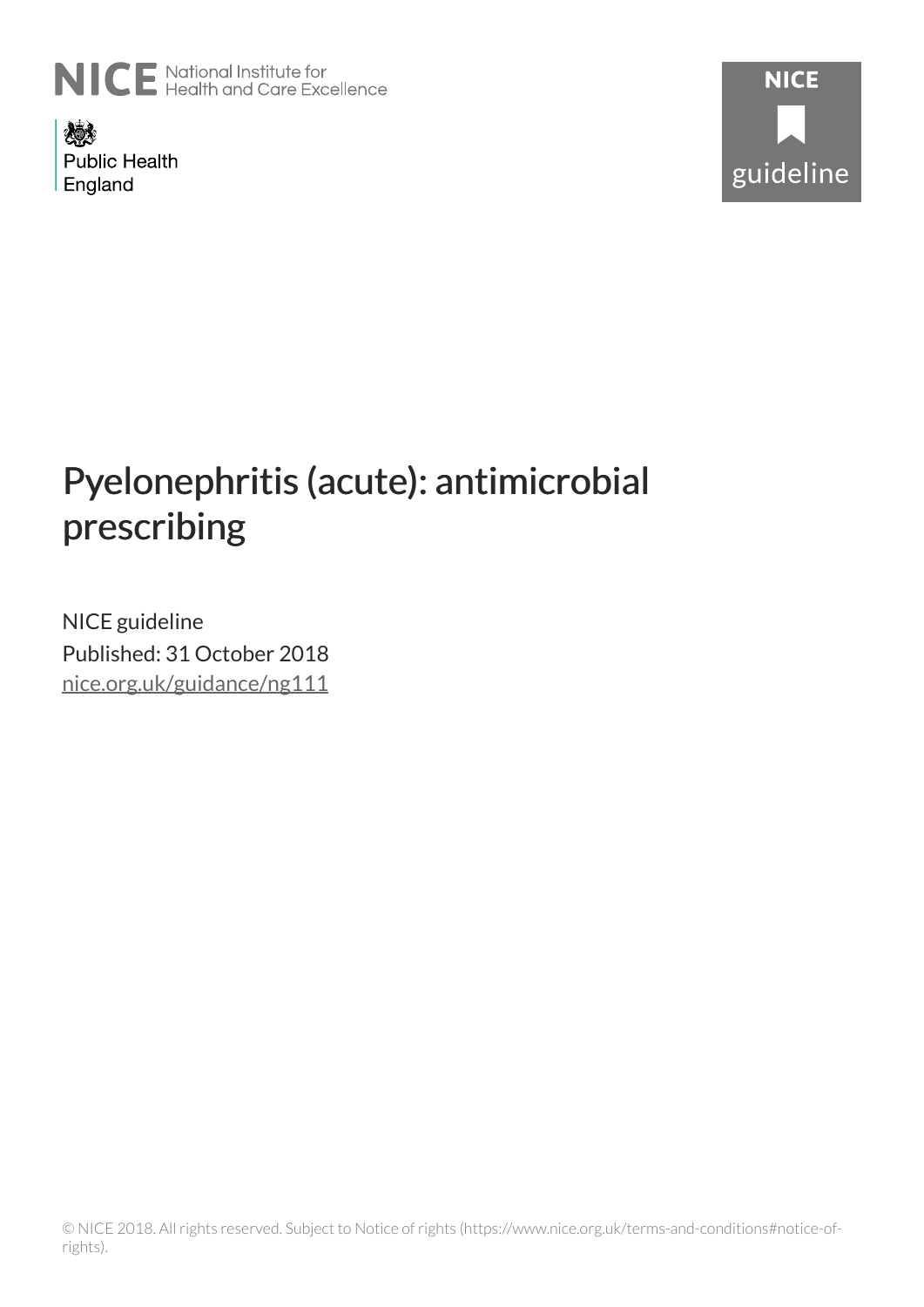# Your responsibility

The recommendations in this guideline represent the view of NICE, arrived at after careful consideration of the evidence available. When exercising their judgement, professionals and practitioners are expected to take this guideline fully into account, alongside the individual needs, preferences and values of their patients or the people using their service. It is not mandatory to apply the recommendations, and the guideline does not override the responsibility to make decisions appropriate to the circumstances of the individual, in consultation with them and their families and carers or guardian.

Local commissioners and providers of healthcare have a responsibility to enable the guideline to be applied when individual professionals and people using services wish to use it. They should do so in the context of local and national priorities for funding and developing services, and in light of their duties to have due regard to the need to eliminate unlawful discrimination, to advance equality of opportunity and to reduce health inequalities. Nothing in this guideline should be interpreted in a way that would be inconsistent with complying with those duties.

Commissioners and providers have a responsibility to promote an environmentally sustainable health and care system and should [assess and reduce the environmental impact of implementing](https://www.nice.org.uk/about/who-we-are/sustainability) [NICE recommendations](https://www.nice.org.uk/about/who-we-are/sustainability) wherever possible.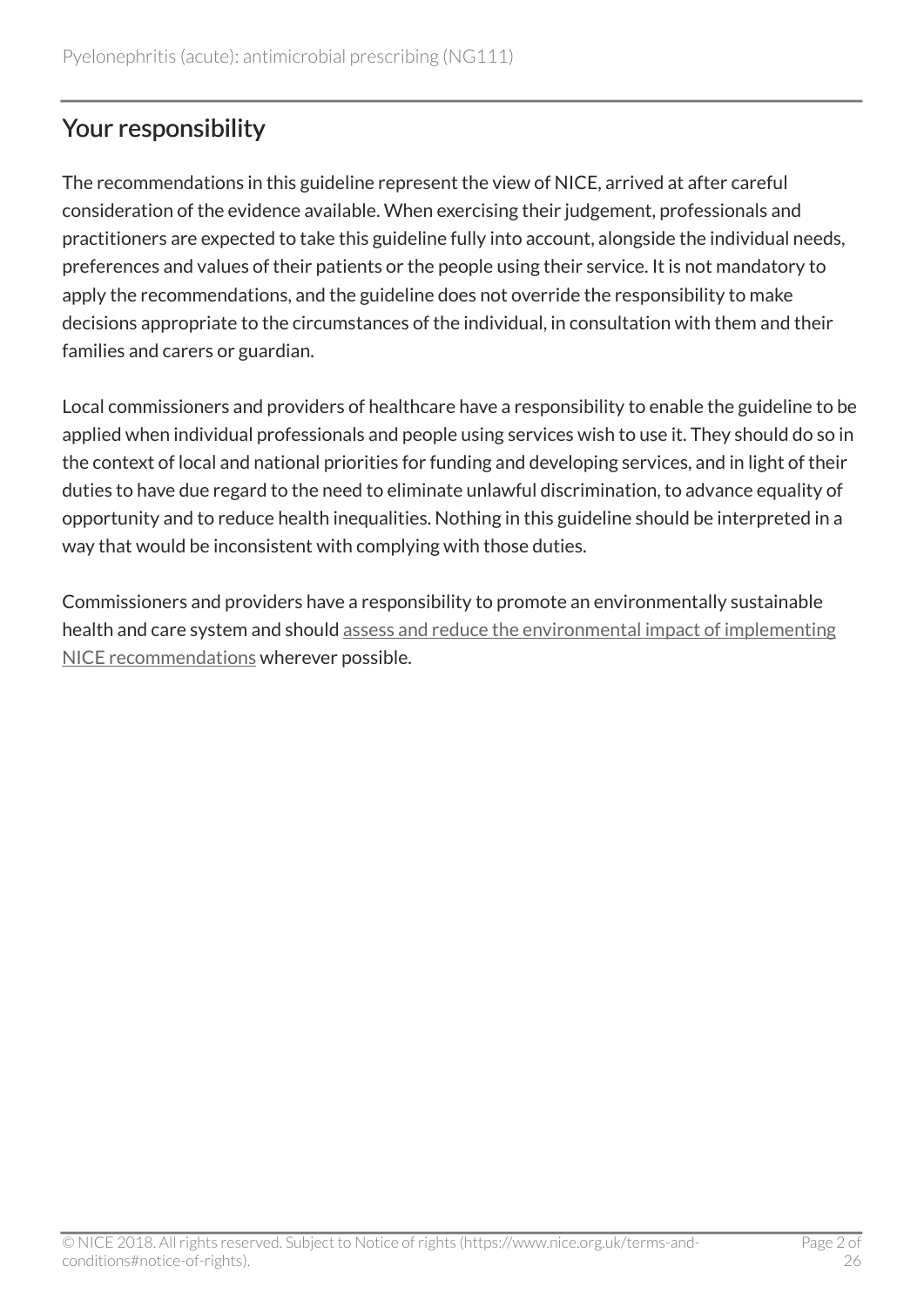# Contents

| $\overline{4}$ |
|----------------|
| $\overline{4}$ |
| 5              |
| 5              |
| 7              |
| 7              |
| 13             |
| 13             |
| 13             |
| 14             |
| 21             |
| 23             |
| 23             |
| 25             |
| 25             |
| 25             |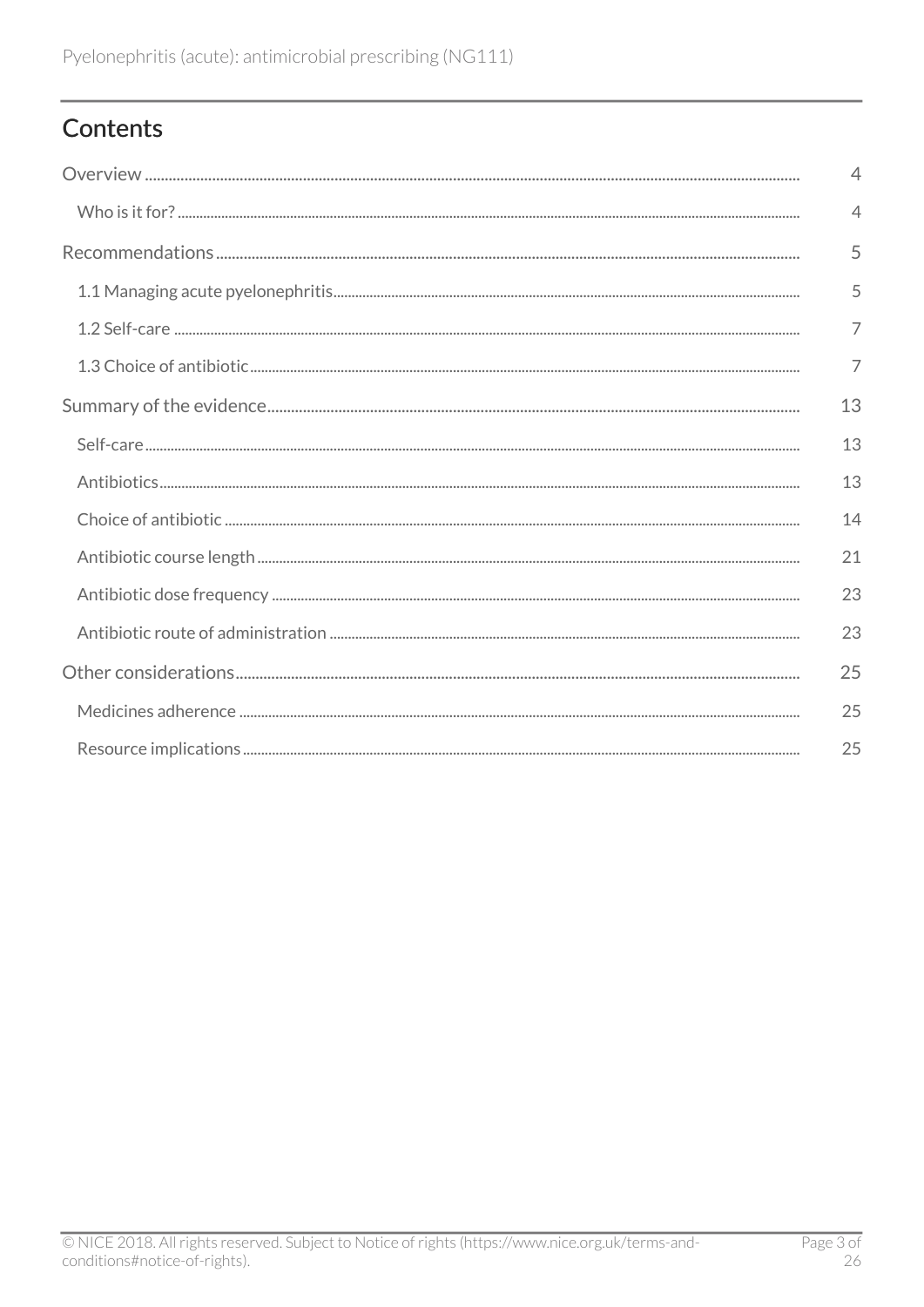This guideline should be read in conjunction with NG109, NG112 and CG54.

### <span id="page-3-0"></span>Overview

This guideline sets out an antimicrobial prescribing strategy for acute pyelonephritis (upper urinary tract infection) in children, young people and adults who do not have a catheter. It aims to optimise antibiotic use and reduce antibiotic resistance.

See a [3-page visual summary](https://www.nice.org.uk/guidance/ng111/resources/visual-summary-pdf-6544161037) of the recommendations, including a table to support prescribing decisions.

NICE has also produced a guideline on [antimicrobial stewardship: systems and processes for](http://www.nice.org.uk/guidance/ng15) [effective antimicrobial medicine use](http://www.nice.org.uk/guidance/ng15).

# <span id="page-3-1"></span>*Who is it for?*

- Health professionals
- People with acute pyelonephritis, their families and carers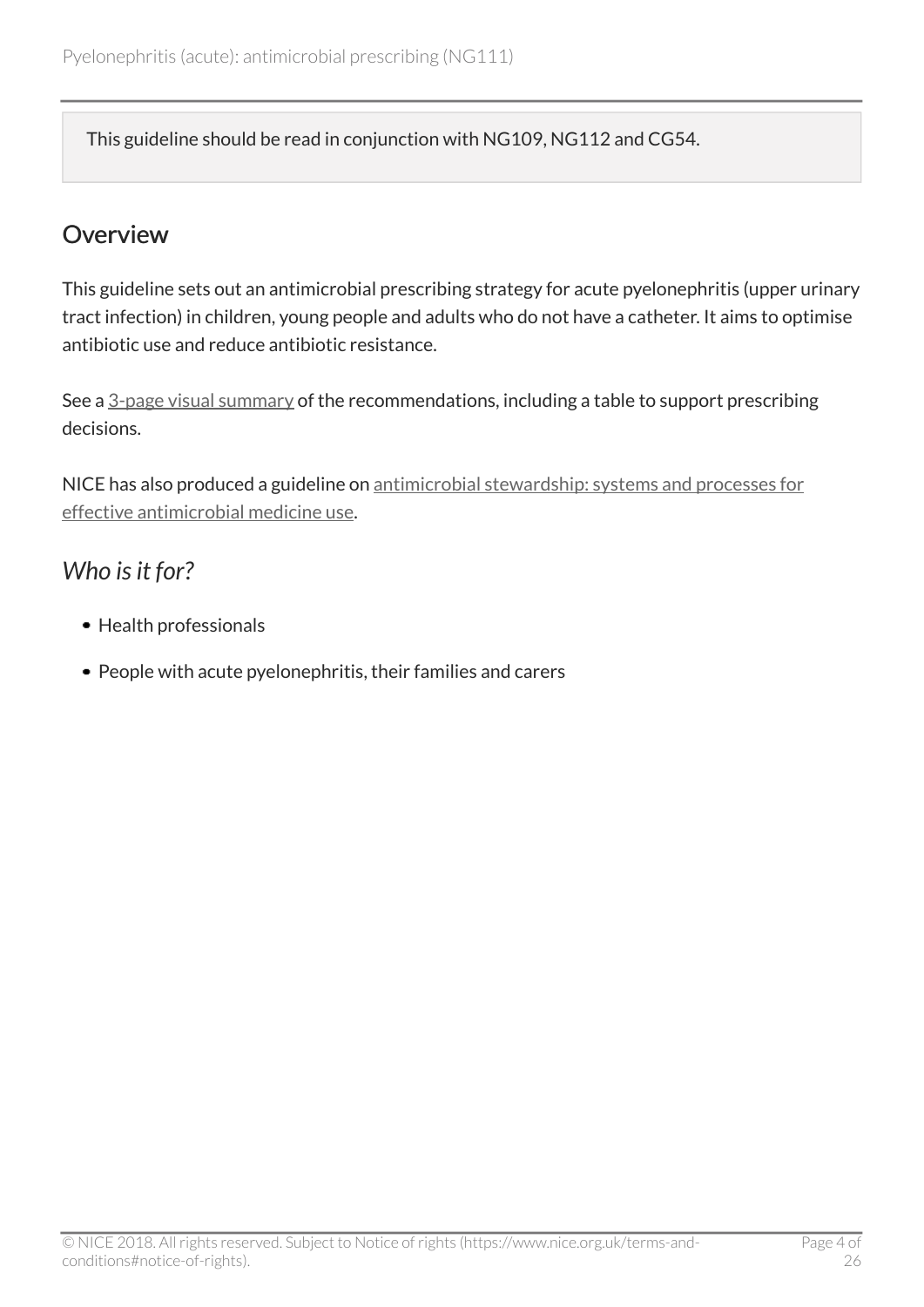## <span id="page-4-0"></span>Recommendations

### <span id="page-4-1"></span>*1.1 Managing acute pyelonephritis*

1.1.1 Be aware that acute pyelonephritis is an infection of one or both kidneys usually caused by bacteria travelling up from the bladder.

### **Treatment**

- 1.1.2 In people aged 16 years and over with acute pyelonephritis, obtain a midstream urine sample before antibiotics are taken and send for culture and susceptibility testing.
- 1.1.3 In children and young people under 16 years with acute pyelonephritis, obtain a urine sample before antibiotics are taken and send for culture and susceptibility testing in line with the NICE guideline on [urinary tract infection in under](http://www.nice.org.uk/guidance/cg54) 16s.
- 1.1.4 Assess and manage children under 5 with acute pyelonephritis who present with fever as outlined in the NICE guideline on [fever in under 5s](http://www.nice.org.uk/guidance/cg160).
- 1.1.5 Offer an antibiotic (see the recommendations on [choice of antibiotic](http://live-publications.nice.org.uk/recommendations#choice-of-antibiotic)) to people with acute pyelonephritis. Take account of:
	- the severity of symptoms
	- the risk of developing complications, which is higher in people with known or suspected structural or functional abnormality of the genitourinary tract or immunosuppression
	- previous urine culture and susceptibility results
	- previous antibiotic use, which may have led to resistant bacteria.
- 1.1.6 When results of urine cultures are available:
	- review the choice of antibiotic and
	- change the antibiotic according to susceptibility results if the bacteria are resistant, using a narrow spectrum antibiotic wherever possible.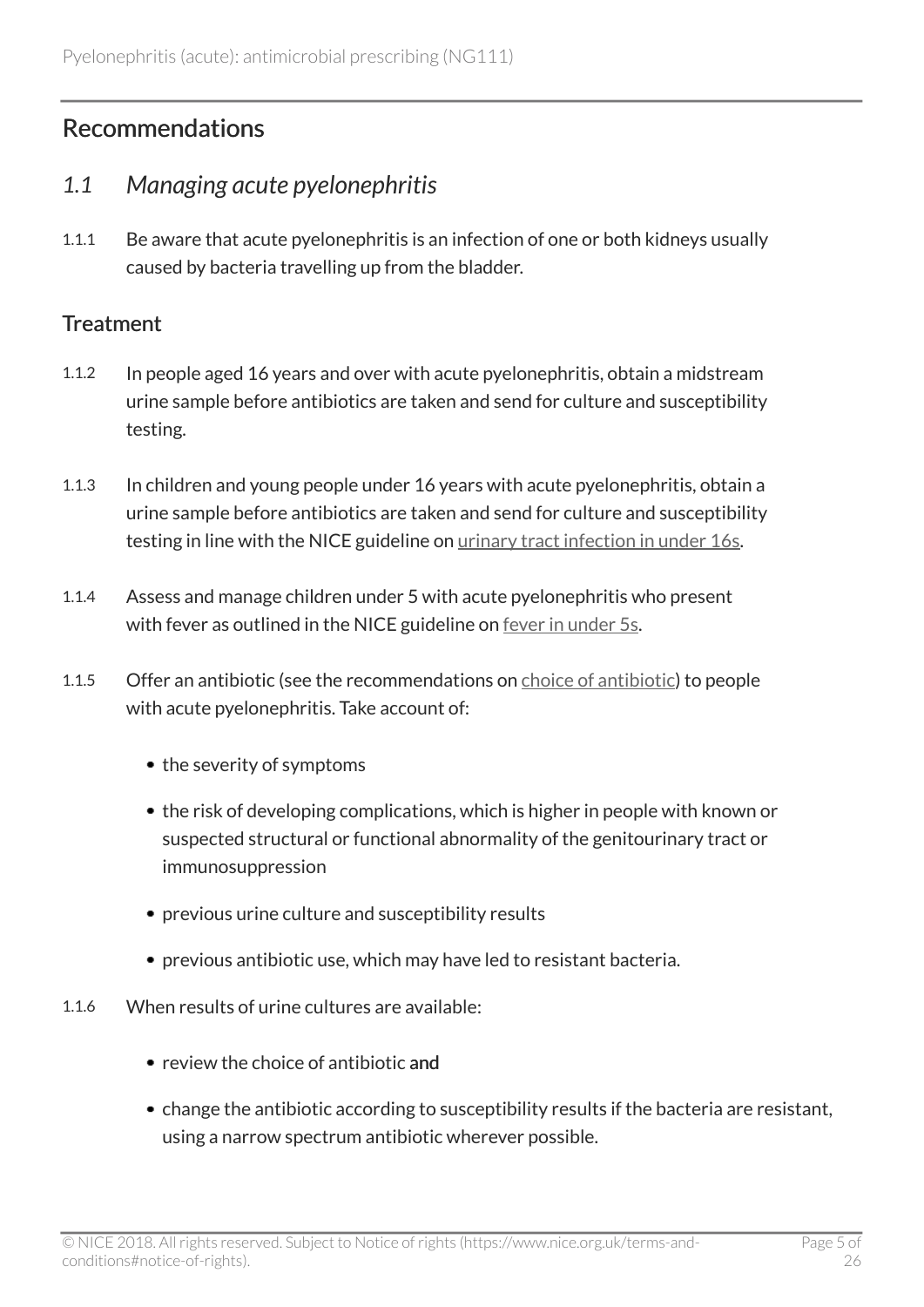### Advice when an antibiotic prescription is given

- 1.1.7 When an antibiotic is given, as well as the general advice on [self-care](http://live-publications.nice.org.uk/recommendations#self-care), give advice about:
	- possible adverse effects of the antibiotic, particularly diarrhoea and nausea
	- nausea with vomiting also being a possible indication of worsening pyelonephritis
	- seeking medical help if:
		- symptoms worsen at any time or
		- symptoms do not start to improve within 48 hours of taking the antibiotic or
		- the person becomes systemically very unwell.

### Reassessment

- 1.1.8 Reassess if symptoms worsen at any time, or do not start to improve within 48 hours of taking the antibiotic, taking account of:
	- other possible diagnoses
	- any symptoms or signs suggesting a more serious illness or condition, such as sepsis
	- previous antibiotic use, which may have led to resistant bacteria.

### Referral and seeking specialist advice

- 1.1.9 Refer people aged 16 years and over with acute pyelonephritis to hospital if they have any symptoms or signs suggesting a more serious illness or condition (for example, sepsis).
- 1.1.10 Consider referring or seeking specialist advice for people aged 16 years and over with acute pyelonephritis if they:
	- are significantly dehydrated or unable to take oral fluids and medicines or
	- are pregnant or
	- have a higher risk of developing complications (for example, people with known or suspected structural or functional abnormality of the genitourinary tract or underlying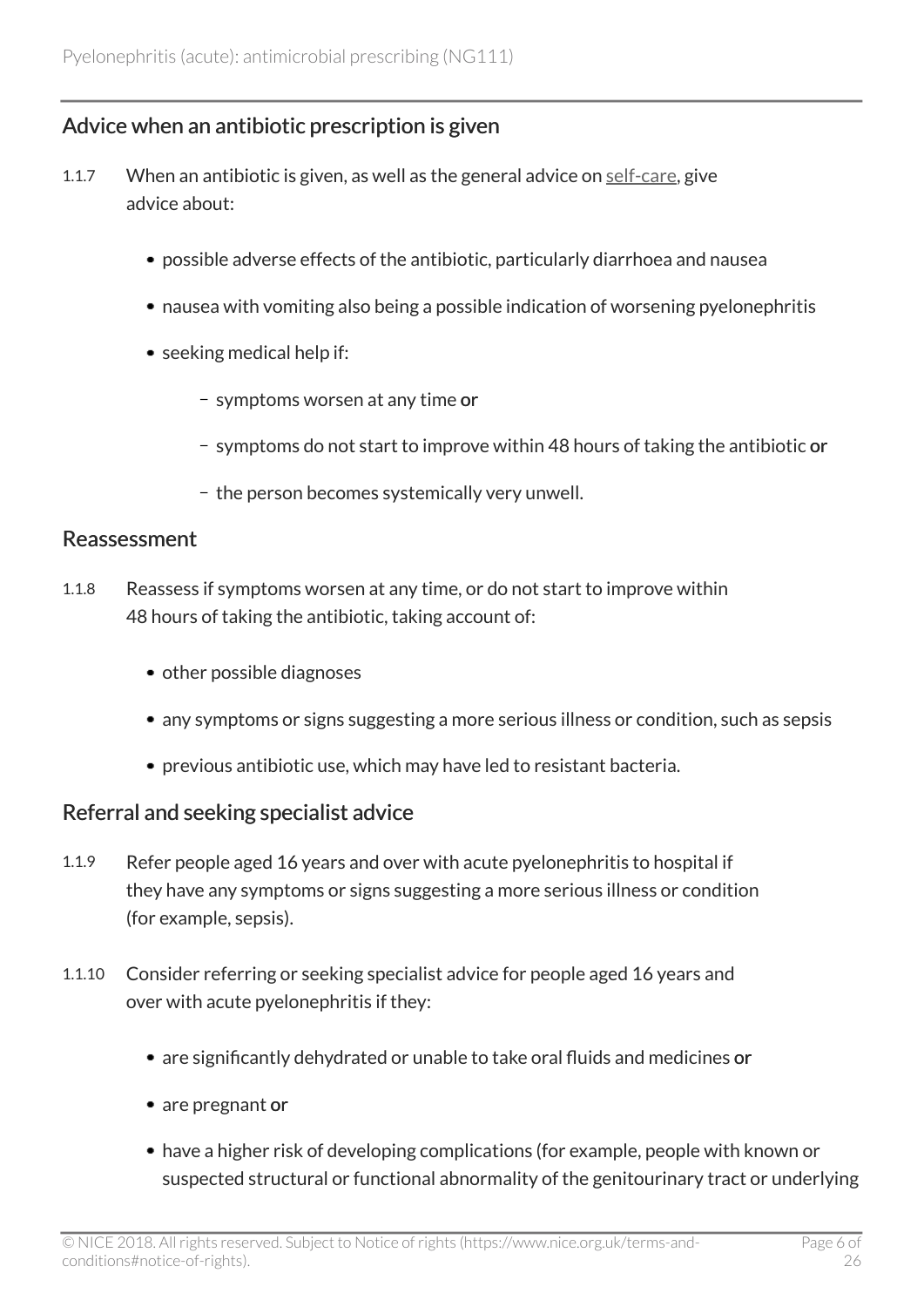- disease [such as diabetes or immunosuppression]).
- 1.1.11 Refer children and young people with acute pyelonephritis to hospital in line with the NICE guideline on [urinary tract infection in under](http://www.nice.org.uk/guidance/cg54) 16s.

See the evidence and committee discussion on [choice of antibiotic](http://live-publications.nice.org.uk/summary-of-the-evidence#choice-of-antibiotic-2).

- <span id="page-6-0"></span>*1.2 Self-care*
- 1.2.1 Advise people with acute pyelonephritis about using paracetamol for pain, with the possible addition of a low-dose weak opioid such as codeine for people over 12 years.
- 1.2.2 Advise people with acute pyelonephritis about drinking enough fluids to avoid dehydration.

See the evidence and committee discussion on [self-care.](http://live-publications.nice.org.uk/summary-of-the-evidence#self-care-2)

### <span id="page-6-1"></span>*1.3 Choice of antibiotic*

- 1.3.1 When prescribing an antibiotic for acute pyelonephritis, take account of [local](https://fingertips.phe.org.uk/profile/amr-local-indicators) [antimicrobial resistance data](https://fingertips.phe.org.uk/profile/amr-local-indicators) and follow:
	- table 1 for non-pregnant women and men aged 16 years and over
	- table 2 for pregnant women aged 12 years and over
	- table 3 for children and young people under 16 years.
- 1.3.2 Give oral antibiotics first line if the person can take oral medicines, and the severity of their condition does not require intravenous antibiotics.
- 1.3.3 Review intravenous antibiotics by 48 hours and consider stepping down to oral antibiotics where possible.

#### Table 1 Antibiotics for non-pregnant women and men aged 16 years and over

| $ $ Antibiotic <sup>1</sup>               | Dosage and course length |
|-------------------------------------------|--------------------------|
| First-choice oral antibiotic <sup>2</sup> |                          |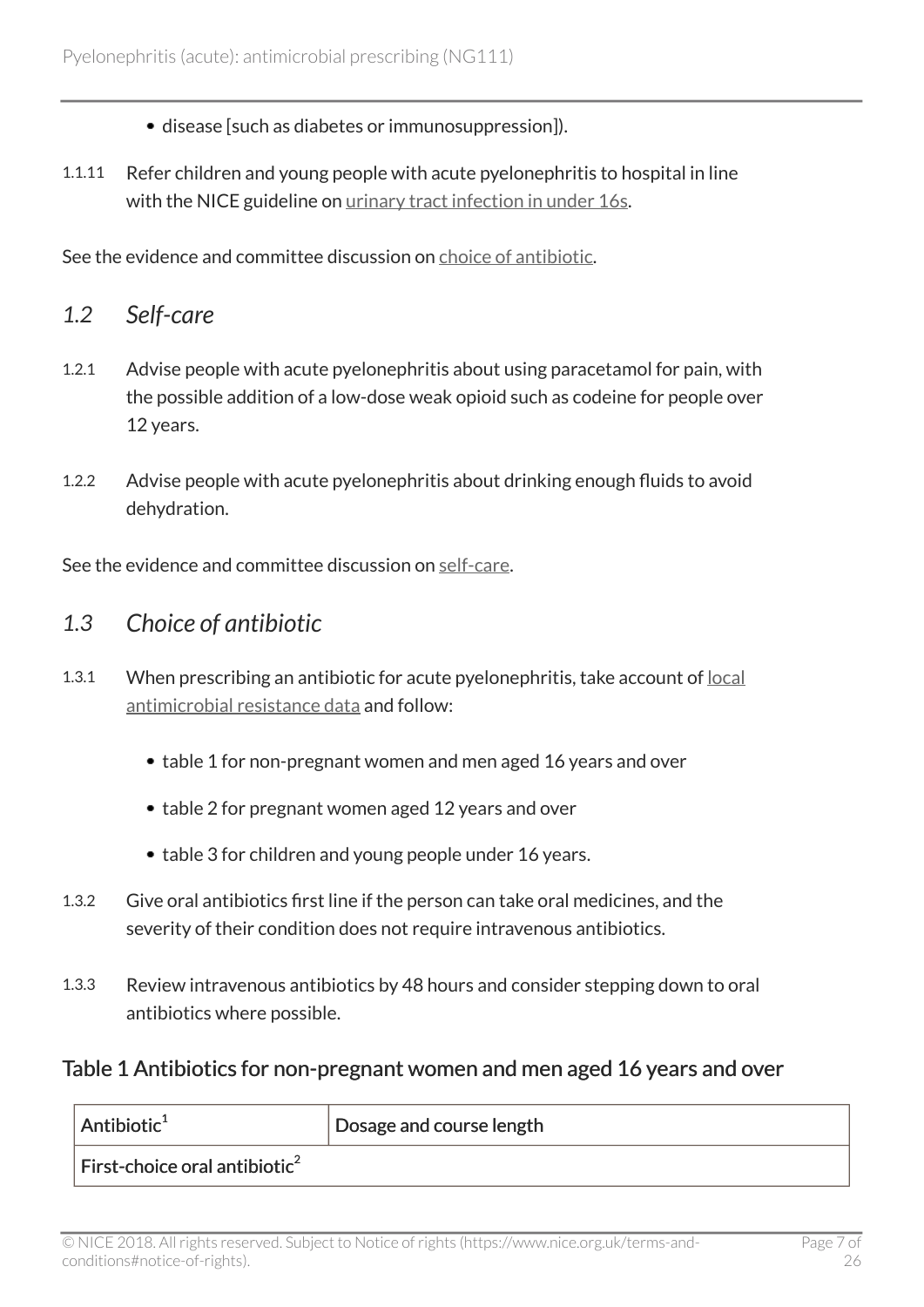| Cefalexin                                                                                                                                                                                    | 500 mg twice or three times a day (up to 1 to 1.5 g three or<br>four times a day for severe infections) for 7 to 10 days                                                   |  |  |
|----------------------------------------------------------------------------------------------------------------------------------------------------------------------------------------------|----------------------------------------------------------------------------------------------------------------------------------------------------------------------------|--|--|
| Co-amoxiclav (only if culture<br>results available and<br>susceptible)                                                                                                                       | 500/125 mg three times a day for 7 to 10 days                                                                                                                              |  |  |
| Trimethoprim (only if culture<br>results available and<br>susceptible)                                                                                                                       | 200 mg twice a day for 14 days                                                                                                                                             |  |  |
| Ciprofloxacin (consider<br>safety issues <sup>3</sup> )                                                                                                                                      | 500 mg twice a day for 7 days                                                                                                                                              |  |  |
| First-choice intravenous antibiotics (if vomiting, unable to take oral antibiotics, or severely<br>unwell). Antibiotics may be combined if susceptibility or sepsis a concern <sup>2,4</sup> |                                                                                                                                                                            |  |  |
| Co-amoxiclav (only in<br>combination or if culture<br>results available and<br>susceptible)                                                                                                  | 1.2 g three times a day                                                                                                                                                    |  |  |
| Cefuroxime                                                                                                                                                                                   | 750 mg to 1.5 g three or four times a day                                                                                                                                  |  |  |
| Ceftriaxone                                                                                                                                                                                  | 1 to 2 g once a day                                                                                                                                                        |  |  |
| Ciprofloxacin (consider<br>safety issues <sup>3</sup> )                                                                                                                                      | 400 mg twice or three times a day                                                                                                                                          |  |  |
| Gentamicin                                                                                                                                                                                   | Initially 5 to 7 mg/kg once a day, subsequent doses adjusted<br>according to serum gentamicin concentration <sup>5</sup>                                                   |  |  |
| Amikacin                                                                                                                                                                                     | Initially 15 mg/kg once a day (maximum per dose 1.5 g once a<br>day), subsequent doses adjusted according to serum amikacin<br>concentration (maximum 15 g per course) $5$ |  |  |
| Second-choice intravenous antibiotic                                                                                                                                                         |                                                                                                                                                                            |  |  |
| Consult local microbiologist                                                                                                                                                                 |                                                                                                                                                                            |  |  |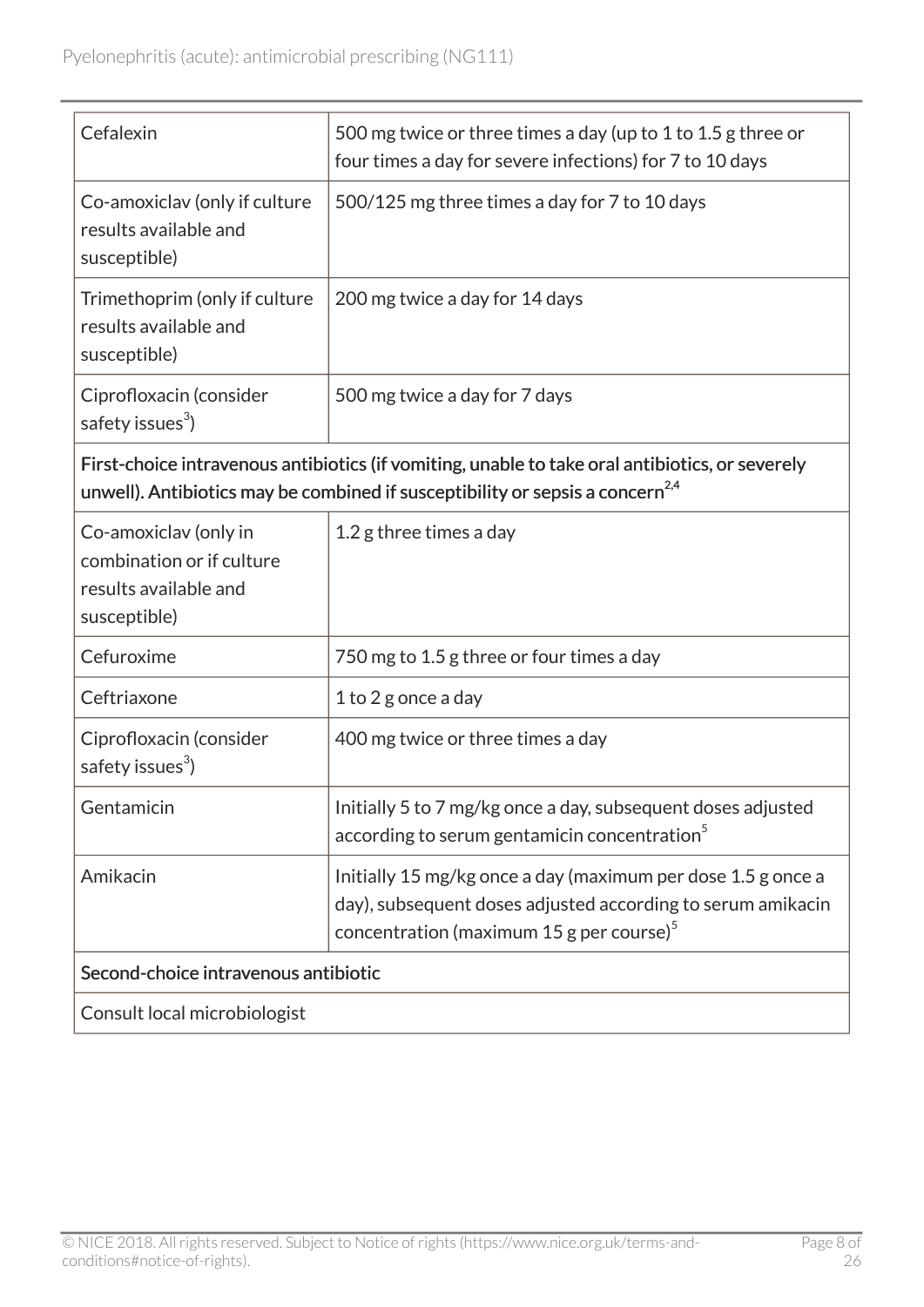$^{\text{1}}$  See British national formulary (<u>BNF</u>) for appropriate use and dosing in specific populations, for example, hepatic impairment, renal impairment and breastfeeding, and administering intravenous antibiotics.

 $2$  Check any previous urine culture and susceptibility results and antibiotic prescribing and choose antibiotics accordingly.

 $^{\rm 3}$  The European Medicines Agency's Pharmacovigilance Risk Assessment Committee has recommended restricting the use of fluoroquinolone antibiotics following a review of disabling and potentially long-lasting side effects mainly involving muscles, tendons, bones and the nervous system ([press release October 2018\)](https://www.ema.europa.eu/en/news/fluoroquinolone-quinolone-antibiotics-prac-recommends-restrictions-use), but they are an option in acute pyelonephritis, which is a severe infection.

 $^{\rm 4}$  Review intravenous antibiotics by 48 hours and consider stepping down to oral antibiotics where possible.

 $^5$  Therapeutic drug monitoring and assessment of renal function is required (<u>BNF, August</u> [2018\)](https://bnf.nice.org.uk/).

### Table 2 Antibiotics for pregnant women aged 12 years and over

| Antibiotic <sup>1</sup>                                                                                                                                                                                     | Dosage and course length                                                                                                 |  |  |  |
|-------------------------------------------------------------------------------------------------------------------------------------------------------------------------------------------------------------|--------------------------------------------------------------------------------------------------------------------------|--|--|--|
| First-choice oral antibiotic <sup>2</sup>                                                                                                                                                                   |                                                                                                                          |  |  |  |
| Cefalexin                                                                                                                                                                                                   | 500 mg twice or three times a day (up to 1 to 1.5 g three or four times a day for<br>severe infections) for 7 to 10 days |  |  |  |
| First-choice intravenous antibiotic (if vomiting, unable to take oral antibiotics, or severely<br>unwell $)^{2,3}$                                                                                          |                                                                                                                          |  |  |  |
|                                                                                                                                                                                                             | Cefuroxime $ 750 \text{ mg}$ to 1.5 g three or four times a day                                                          |  |  |  |
| Second-choice antibiotics or combining antibiotics if susceptibility or sepsis a concern                                                                                                                    |                                                                                                                          |  |  |  |
| Consult local microbiologist                                                                                                                                                                                |                                                                                                                          |  |  |  |
| $1$ See British national formulary ( $BNE$ ) for appropriate use and dosing in specific populations,<br>for example, hepatic impairment and renal impairment, and administering intravenous<br>antibiotics. |                                                                                                                          |  |  |  |
| $2$ Check any previous urine culture and susceptibility results and antibiotic prescribing and<br>choose antibiotics accordingly.                                                                           |                                                                                                                          |  |  |  |
| $3$ Review intravenous antibiotics by 48 hours and consider stepping down to oral antibiotics<br>where possible.                                                                                            |                                                                                                                          |  |  |  |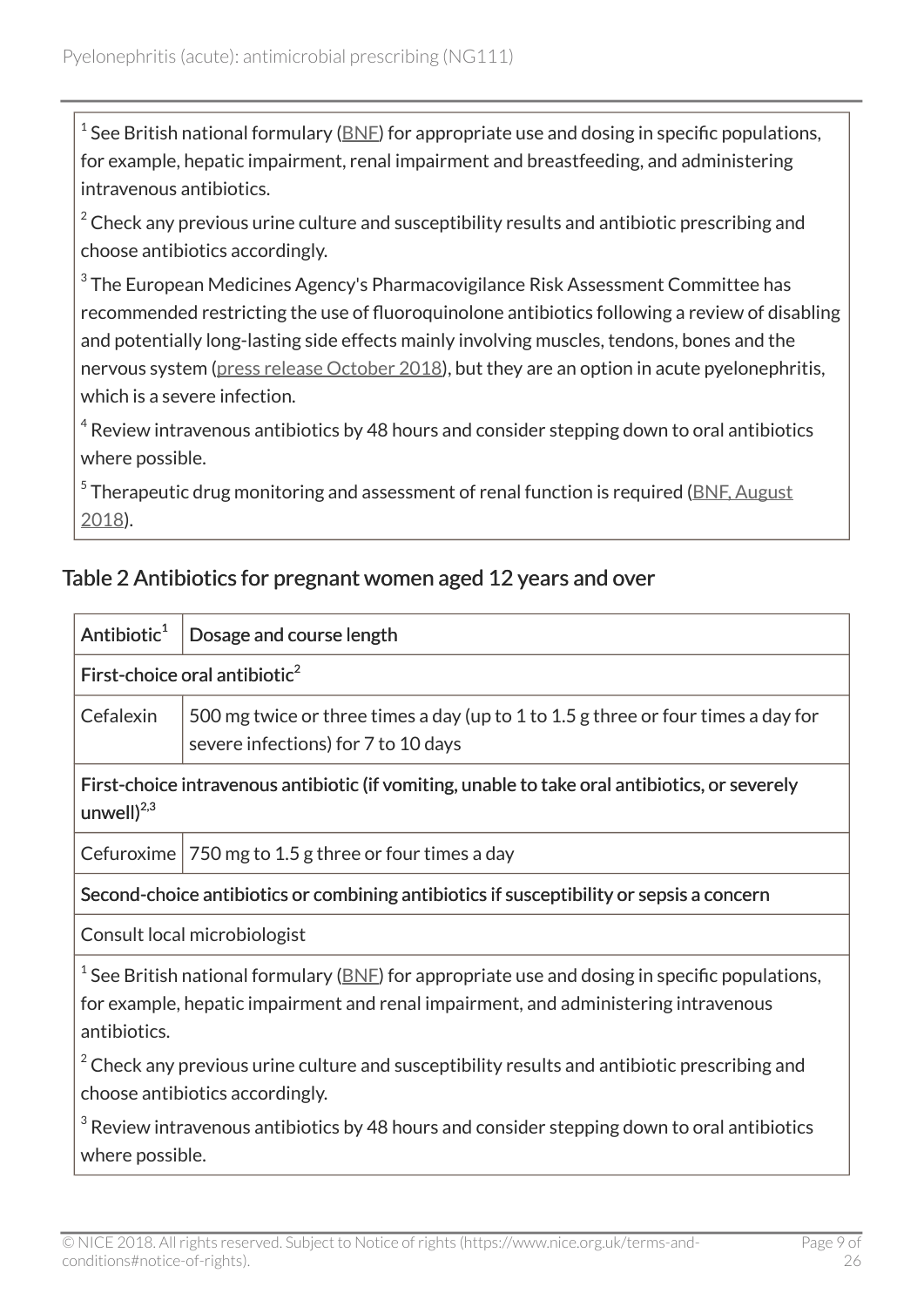### Table 3 Antibiotics for children and young people under 16 years

| Antibiotic <sup>1</sup>                                                                                                                                                                       | Dosage and course length <sup>2</sup>                                                                                                                                                                                                                                                                                                                                                                                                                                                                                                                                                                                                                                                                            |  |  |
|-----------------------------------------------------------------------------------------------------------------------------------------------------------------------------------------------|------------------------------------------------------------------------------------------------------------------------------------------------------------------------------------------------------------------------------------------------------------------------------------------------------------------------------------------------------------------------------------------------------------------------------------------------------------------------------------------------------------------------------------------------------------------------------------------------------------------------------------------------------------------------------------------------------------------|--|--|
| Children under 3 months                                                                                                                                                                       |                                                                                                                                                                                                                                                                                                                                                                                                                                                                                                                                                                                                                                                                                                                  |  |  |
| Refer to paediatric specialist and treat with intravenous antibiotics in line with the NICE<br>guideline on fever in under 5s.                                                                |                                                                                                                                                                                                                                                                                                                                                                                                                                                                                                                                                                                                                                                                                                                  |  |  |
| Children aged 3 months and over                                                                                                                                                               |                                                                                                                                                                                                                                                                                                                                                                                                                                                                                                                                                                                                                                                                                                                  |  |  |
| First-choice oral antibiotic <sup>3</sup>                                                                                                                                                     |                                                                                                                                                                                                                                                                                                                                                                                                                                                                                                                                                                                                                                                                                                                  |  |  |
| Cefalexin                                                                                                                                                                                     | 3 to 11 months, 12.5 mg/kg or 125 mg twice a day for<br>7 to 10 days (25 mg/kg two to four times a day [maximum 1 g per<br>dose four times a day] for severe infections)<br>1 to 4 years, 12.5 mg/kg twice a day or 125 mg three times a day<br>for 7 to 10 days (25 mg/kg two to four times a day [maximum 1 g<br>per dose four times a day] for severe infections)<br>5 to 11 years, 12.5 mg/kg twice a day or 250 mg three times a<br>day for 7 to 10 days (25 mg/kg two to four times a day<br>[maximum 1 g per dose four times a day] for severe infections)<br>12 to 15 years, 500 mg twice or three times a day (up to<br>1 to 1.5 g three or four times a day for severe infections) for<br>7 to 10 days |  |  |
| Co-amoxiclav (only if<br>culture results available and<br>susceptible)                                                                                                                        | 3 to 11 months, 0.25 ml/kg of 125/31 suspension three times a<br>day for 7 to 10 days (dose doubled in severe infection)<br>1 to 5 years, 0.25 ml/kg of 125/31 suspension or 5 ml of 125/<br>31 suspension three times a day for 7 to 10 days (dose doubled<br>in severe infection)<br>6 to 11 years, 0.15 ml/kg of 250/62 suspension or 5 ml of 250/<br>62 suspension three times a day for 7 to 10 days (dose doubled<br>in severe infection)<br>12 to 15 years, 250/125 mg or 500/125 mg three times a day for<br>7 to 10 days                                                                                                                                                                                |  |  |
| First-choice intravenous antibiotics (if vomiting, unable to take oral antibiotics or severely<br>unwell). Antibiotics may be combined if susceptibility or sepsis a concern <sup>3,4,5</sup> |                                                                                                                                                                                                                                                                                                                                                                                                                                                                                                                                                                                                                                                                                                                  |  |  |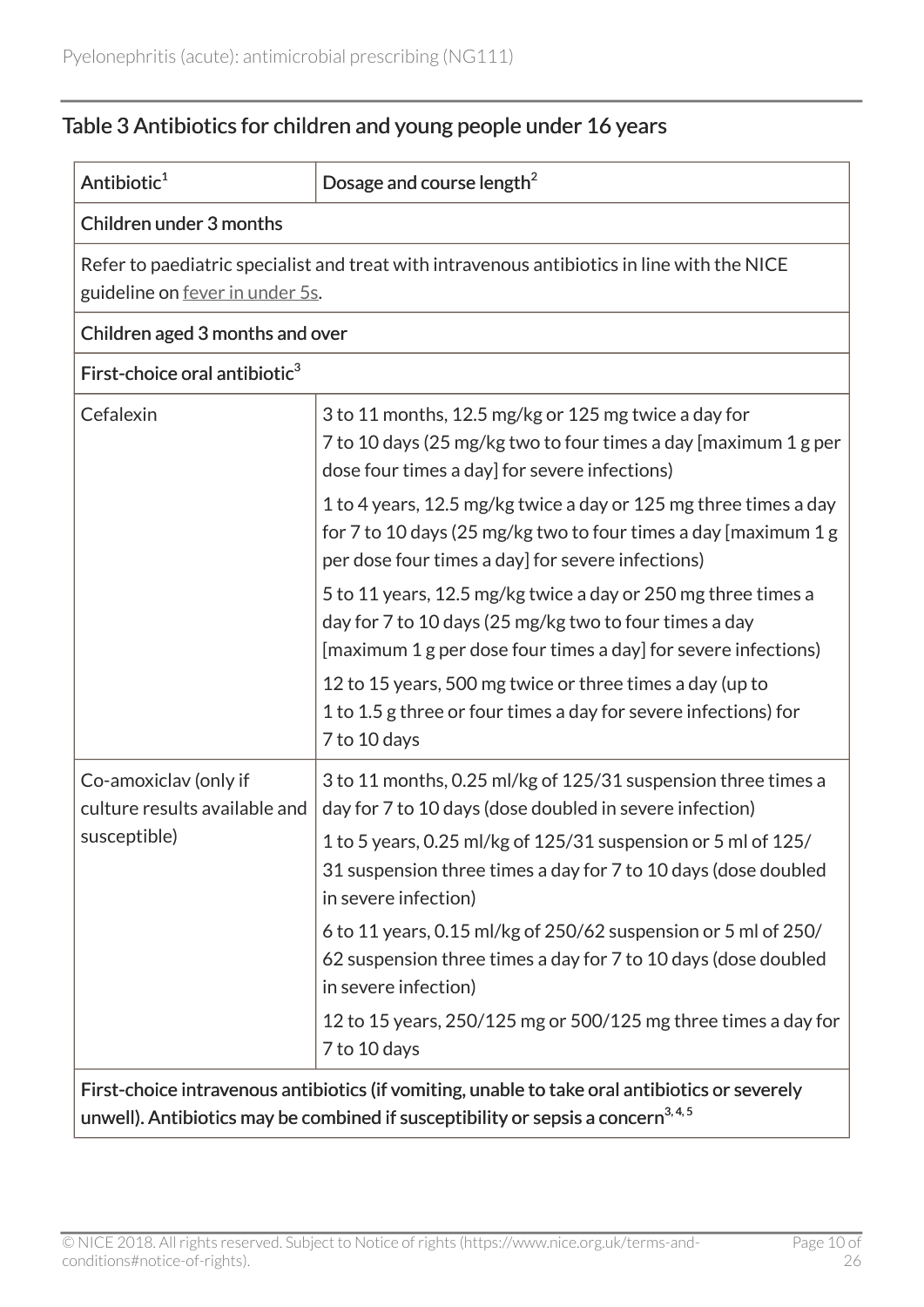| Co-amoxiclav (only in<br>combination or if culture<br>results available and<br>susceptible) | 3 months to 15 years, 30 mg/kg three times a day (maximum<br>1.2 g three times a day)                                                                                                  |
|---------------------------------------------------------------------------------------------|----------------------------------------------------------------------------------------------------------------------------------------------------------------------------------------|
| Cefuroxime                                                                                  | 3 months to 15 years, 20 mg/kg three times a day (maximum<br>750 mg per dose), increased to 50 to 60 mg/kg three or four<br>times a day (maximum 1.5 g per dose) for severe infections |
| Ceftriaxone                                                                                 | 3 months to 11 years (up to 50 kg), 50 to 80 mg/kg once a day<br>(maximum 4 g per day)<br>9 to 11 years (50 kg and above), 1 to 2 g once a day<br>12 to 15 years, 1 to 2 g once a day  |
| Gentamicin                                                                                  | Initially 7 mg/kg once a day, subsequent doses adjusted<br>according to serum gentamicin concentration <sup>6</sup>                                                                    |
| Amikacin                                                                                    | Initially 15 mg/kg once a day, subsequent doses adjusted<br>according to serum amikacin concentration <sup>6</sup>                                                                     |

#### Second-choice intravenous antibiotic

Consult local microbiologist

 $^{\rm 1}$  See British national formulary for children (<u>[BNFC](https://bnfc.nice.org.uk/)</u>) for appropriate use and dosing in specific populations, for example, hepatic and renal impairment, and administering intravenous antibiotics. See  $table 2$  $table 2$  if a young woman is pregnant.

 $^{\rm 2}$  The age bands apply to children of average size and, in practice, the prescriber will use the age bands in conjunction with other factors such as the severity of the condition being treated and the child's size in relation to the average size of children of the same age.

 $3$  Check any previous urine culture and susceptibility results and antibiotic prescribing, and choose antibiotics accordingly. Where a child or young person is receiving prophylactic antibiotics, treatment should be with a different antibiotic, not a higher dose of the same antibiotic.

 $^{\rm 4}$  Review intravenous antibiotics by 48 hours and consider stepping down to oral antibiotics where possible for a total of 10 days.

 $^5$  If intravenous treatment is not possible, consider intramuscular treatment if suitable.

 $^6$  Therapeutic drug monitoring and assessment of renal function is required (<u>BNFC, August</u> [2018\)](https://bnfc.nice.org.uk/).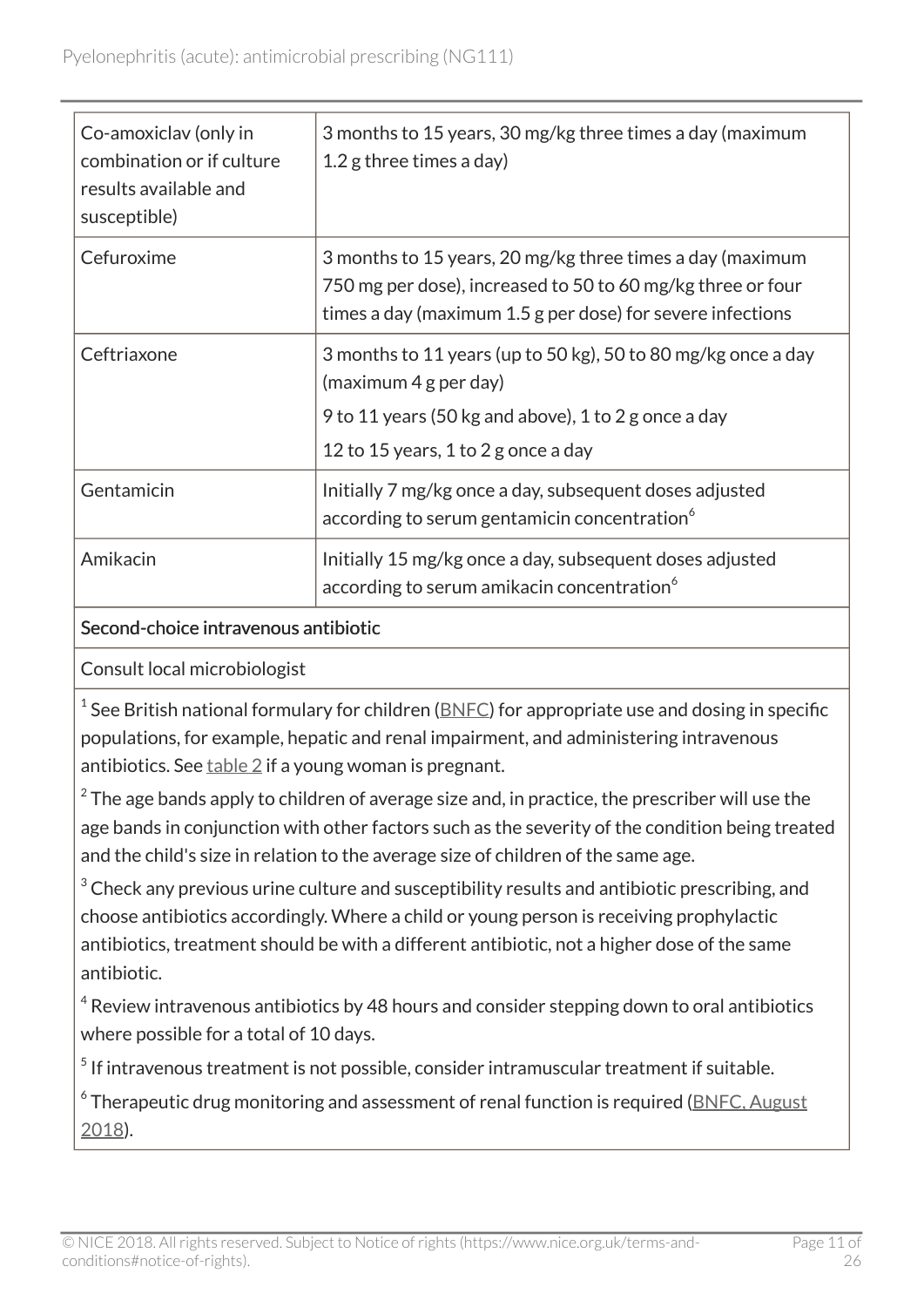See the evidence and committee discussion on [choice of antibiotic](http://live-publications.nice.org.uk/summary-of-the-evidence#choice-of-antibiotic-2), [antibiotic course length](http://live-publications.nice.org.uk/summary-of-the-evidence#antibiotic-course-length) and [antibiotic route of administration](http://live-publications.nice.org.uk/summary-of-the-evidence#antibiotic-route-of-administration).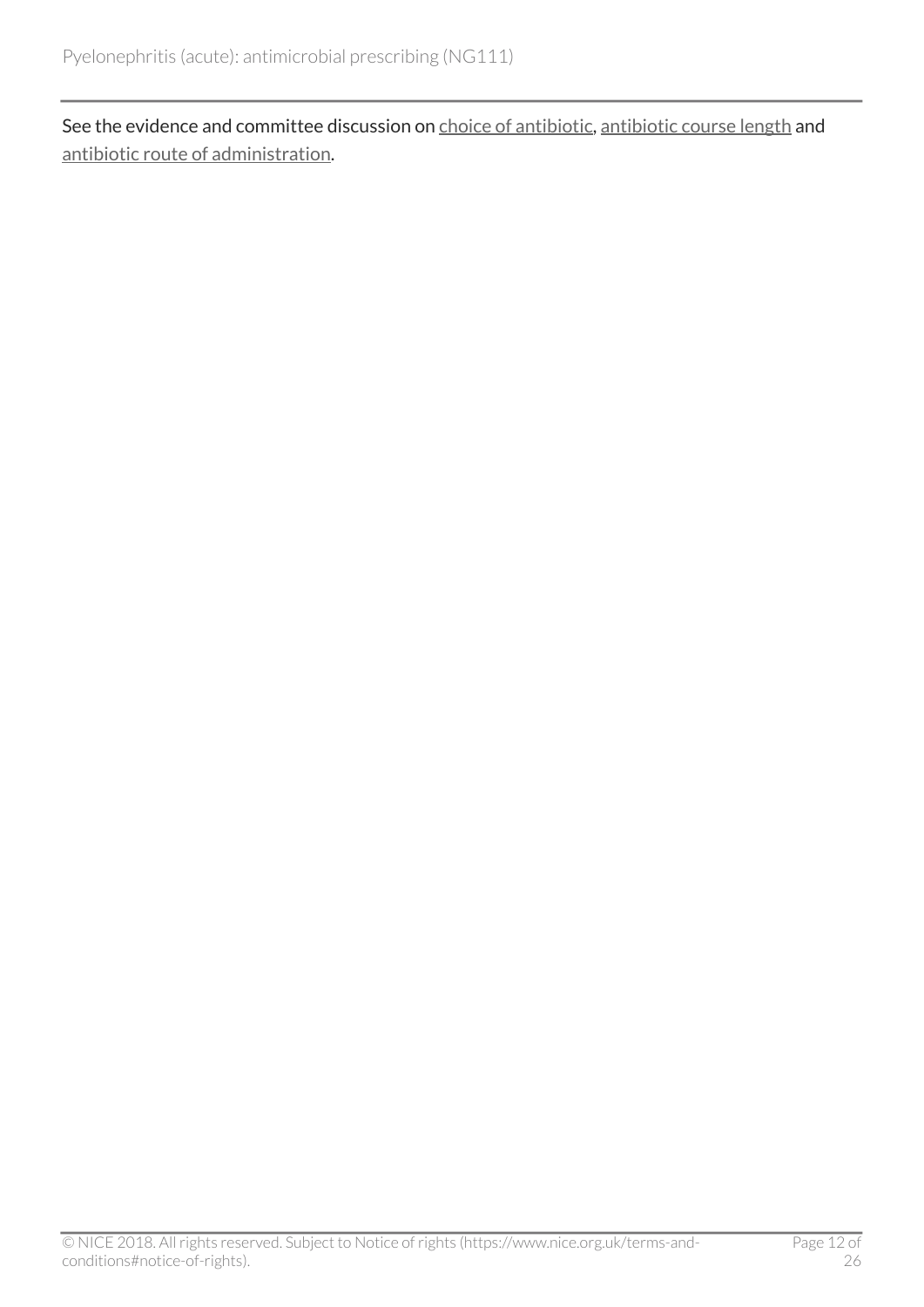# <span id="page-12-0"></span>Summary of the evidence

The recommendations in this guideline are based on the evidence identified, which was mainly for people with acute pyelonephritis. Some studies also included people with a complicated urinary tract infection, or UTI (associated with a structural or functional abnormality, or underlying disease, which increases the risk of a more serious outcome or treatment failure) or urosepsis (a systemic response to a UTI).

### <span id="page-12-1"></span>*Self-care*

No systematic reviews or randomised controlled trials (RCTs) of any non-antimicrobial treatments were identified that met the inclusion criteria.

#### Committee discussion on self-care

- There was no evidence for the use of oral analgesia in acute pyelonephritis. However, paracetamol has a well-established efficacy and safety profile for managing pain. The committee agreed that it was reasonable to advise people about paracetamol for selfmanagement of pain. A low-dose weak opioid, such as codeine, could be taken with paracetamol by adults and young people over 12 years for more severe pain.
- Non-steroidal anti-inflammatory drugs, such as ibuprofen, are generally not recommended for people with acute pyelonephritis because of concerns about renal safety.
- The committee discussed the need for an adequate intake of fluids to ensure a high urine output, which is believed to help resolve acute pyelonephritis through a mechanical flushing of bacteria from the kidney. No evidence was found for this and there was no evidence of what constitutes adequate hydration. However, based on committee experience that dehydration is often cited as a cause of UTIs, the committee agreed that people should be advised about drinking enough fluids to avoid dehydration.

### <span id="page-12-2"></span>*Antibiotics*

- Acute pyelonephritis is a bacterial infection needing treatment with an antibiotic that reaches therapeutic concentrations in the kidney.
- Gram-negative bacteria are the most common causative pathogens in acute pyelonephritis, with *Escherichia coli (E. coli)* causing 60 to 80% of uncomplicated infections. Other gramnegative pathogens include *Proteus mirabilis* (responsible for about 15% of infections) as well as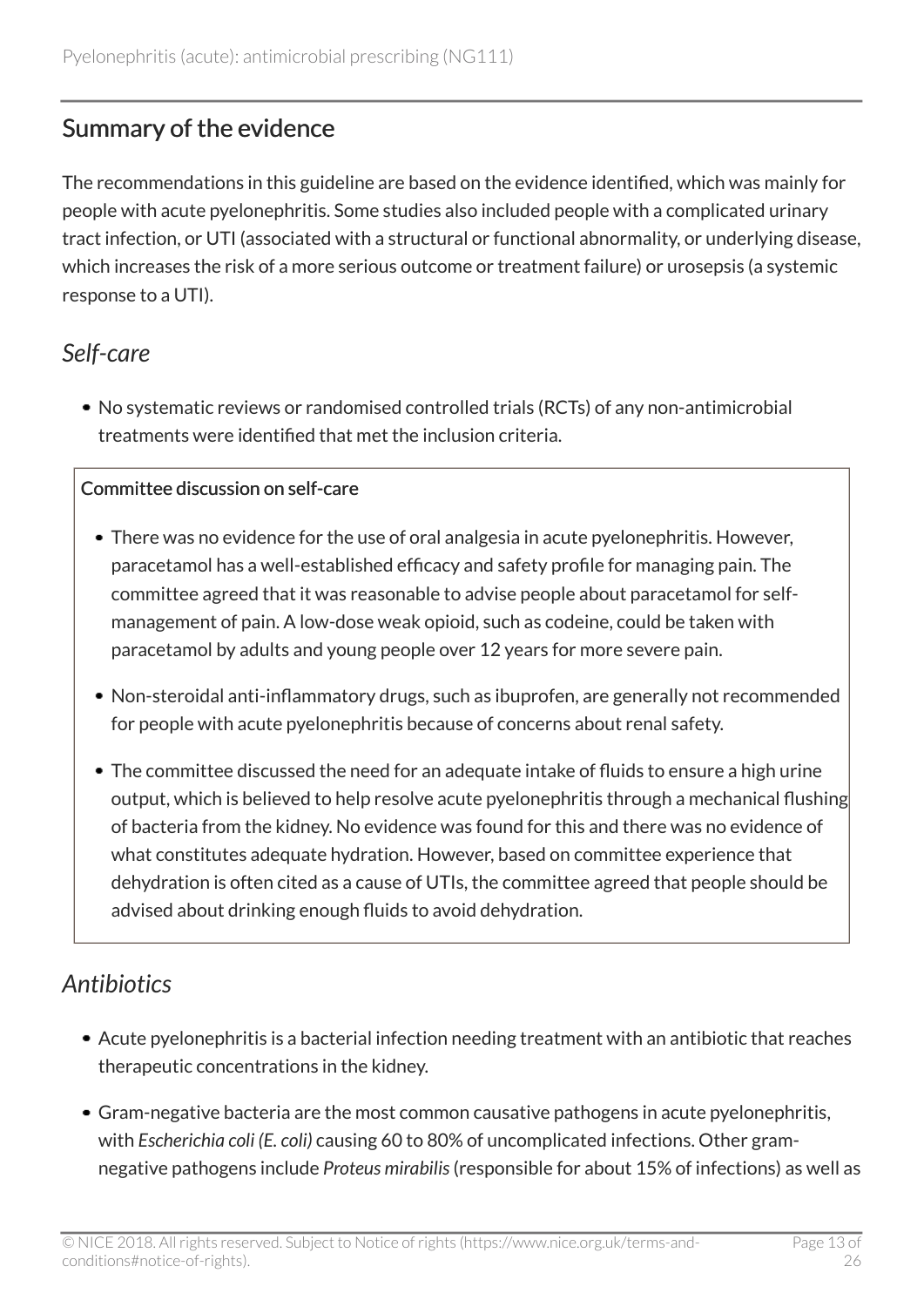- *Klebsiella* (approximately 20%), *Enterobacter* and *Pseudomonas* species. Less commonly, grampositive bacteria such as *Enterococcus faecalis*, *Staphylococcus saprophyticus* and *Staphylococcus aureus* may be seen.
- Complications of acute pyelonephritis include impaired renal function or renal failure, sepsis and preterm labour in pregnancy.

# <span id="page-13-0"></span>*Choice of antibiotic*

### Efficacy of antibiotics

- An intravenous cephalosporin (ceftolozane/tazobactam or ceftazidime) was compared with an intravenous fluoroquinolone (levofloxacin or ciprofloxacin) in 2 RCTs [\(Wagenlehner et al. 2015](http://www.thelancet.com/journals/lancet/article/PIIS0140-6736(14)62220-0/abstract) and [Pasiechnikov et al. 2015\)](http://www.eurekaselect.com/134529) in adults with acute pyelonephritis, acute obstructive pyelonephritis or complicated UTI. Moderate quality evidence found that ceftolozane/ tazobactam was significantly more effective than levofloxacin for improving composite cure (clinical cure and microbiological eradication and microbiological cure; 76.9% versus 68.4%, number needed to treat [NNT] 12 [range 7 to 43]) but there was no significant difference between antibiotics for clinical cure. Ceftazidime had a significantly higher rate of clinical cure compared with ciprofloxacin (88.9% versus 73.8%; NNT 7 [range 4 to 62]; very low quality evidence).
- An intravenous cephalosporin (ceftriaxone or ceftazidime/avibactam) was compared with an intravenous carbapenem (ertapenem or imipenem/cilastatin) in 2 RCTs [\(Park et al. 2012](https://www.ncbi.nlm.nih.gov/pmc/articles/PMC3342536/) and [Vazquez et al. 2012\)](http://www.tandfonline.com/doi/abs/10.1185/03007995.2012.748653?journalCode=icmo20) in adults with acute pyelonephritis or complicated UTI. Very low to high quality evidence found that these cephalosporins and carbapenems were equally effective.
- Very low quality evidence from a small single RCT ([Moramezi et al. 2008\)](https://www.pjms.com.pk/issues/octdec208/article/article18.html) in pregnant women with acute pyelonephritis found no significant difference between intravenous cephalothin and intravenous ampicillin plus gentamicin in the duration of lower UTI symptoms or costovertebral angle pain. The mean time to end of fever was reduced with ampicillin plus gentamicin compared with cephalothin (mean 11 hours lower, p=0.01; very low quality evidence).
- One RCT ([Peterson et al. 2008\)](http://www.sciencedirect.com/science/article/pii/S0090429507021139?via%3Dihub) compared different fluoroquinolones (levofloxacin and ciprofloxacin: intravenous or oral) for acute pyelonephritis and complicated UTI in adults and found no significant differences in clinical or microbiological outcomes at follow-up (high quality evidence).
- One RCT ([Talan et al. 2000\)](https://jamanetwork.com/journals/jama/fullarticle/192526) compared oral ciprofloxacin with oral co-trimoxazole for acute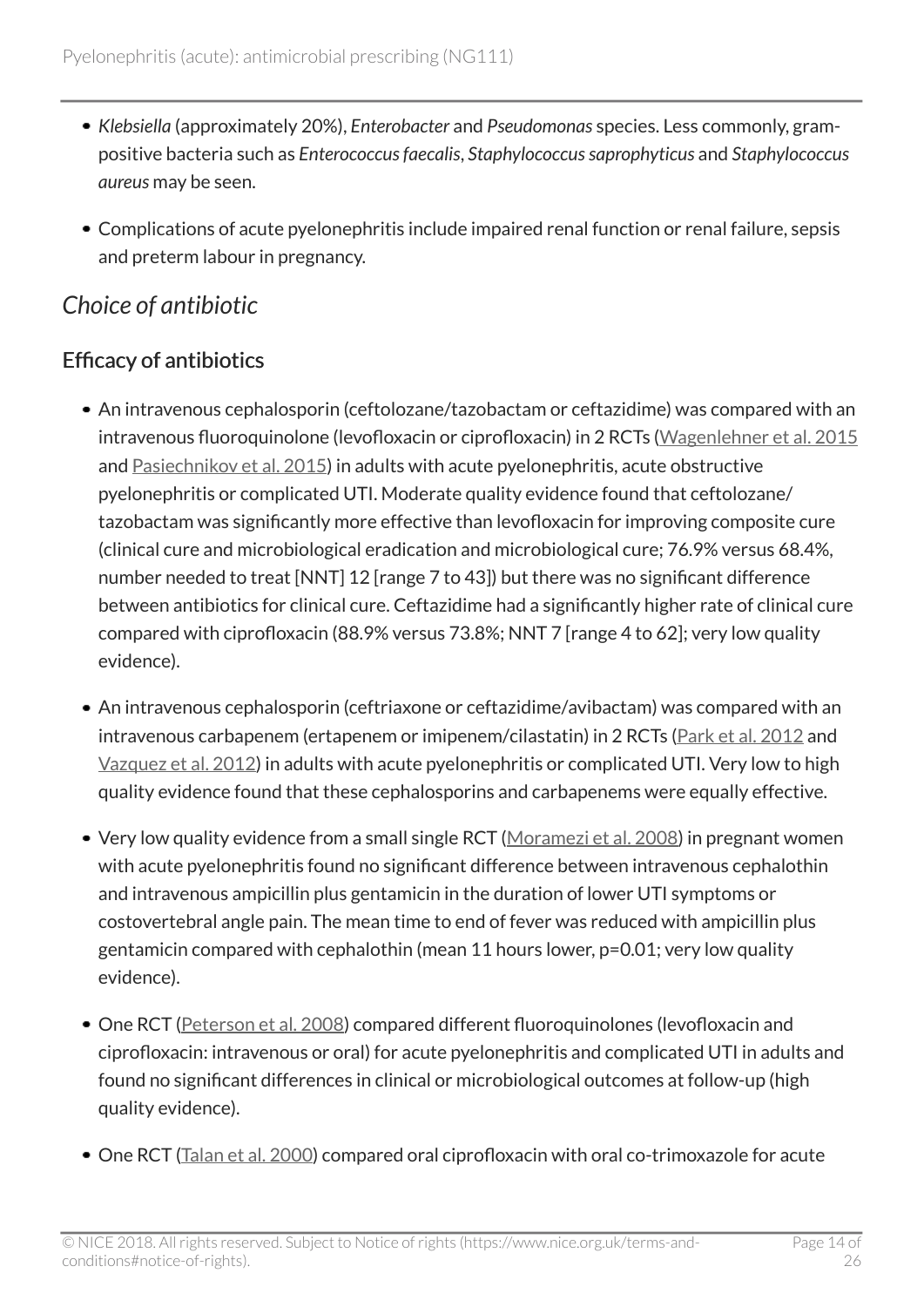- pyelonephritis in adult women. Low to moderate quality evidence found that ciprofloxacin was significantly more effective for clinical cure (96.5% versus 82.9%; NNT 8 [range 5 to 18]) and microbiological cure (99.1% versus 89.1%; NNT 10 [range 7 to 28]) than co-trimoxazole.
- Low quality evidence from 2 RCTs (Wagenlehner et al. 2015 and Park et al. 2012) found no difference between antibiotics (ceftolozane/tazobactam versus levofloxacin, and ertapenem versus ceftriaxone) for treating bacteraemia secondary to complicated UTI or acute pyelonephritis in adults.
- The evidence for children is based on 1 systematic review [\(Strohmeier et al. 2014\)](http://onlinelibrary.wiley.com/doi/10.1002/14651858.CD003772.pub4/abstract) in acute pyelonephritis. No evidence from systematic reviews or RCTs was identified for children with complicated UTI. This systematic review did not find major differences in clinical effectiveness between different antibiotics compared in the studies (third- and fourth-generation cephalosporins, aminoglycosides, co-amoxiclav and co-trimoxazole; very low to moderate quality evidence).

### Safety of antibiotics

- Antibiotic-associated diarrhoea occurs in 2 to 25% of people taking antibiotics, depending on the antibiotic used (NICE clinical knowledge summary on diarrhoea - antibiotic associated).
- About 10% of the general population claim to have a penicillin allergy; this is often because of a skin rash that occurred while taking a course of penicillin as a child. Fewer than 10% of people who think they are allergic to penicillin are truly allergic. See the NICE guideline on [drug](http://www.nice.org.uk/guidance/cg183) [allergy](http://www.nice.org.uk/guidance/cg183) for more information.
- People with a history of immediate hypersensitivity to penicillins may also react to cephalosporins and other beta-lactam antibiotics [\(BNF, August 2018](https://bnf.nice.org.uk/drug/phenoxymethylpenicillin.html)).
- Trimethoprim has a teratogenic risk in the first trimester of pregnancy (folate antagonist; [BNF,](https://bnf.nice.org.uk/drug/trimethoprim.html) [August 2018\)](https://bnf.nice.org.uk/drug/trimethoprim.html). The manufacturers advise that it is contraindicated in pregnancy ([trimethoprim](https://www.medicines.org.uk/emc/product/5925) [summary of product characteristics](https://www.medicines.org.uk/emc/product/5925)).
- Fluoroquinolones are generally not recommended in children or young people who are still growing ([BNF, August 2018\)](https://bnf.nice.org.uk/drug/ciprofloxacin.html). The manufacturers advise to avoid in pregnancy [\(ciprofloxacin](https://www.medicines.org.uk/emc/product/7256/smpc) [summary of product characteristics](https://www.medicines.org.uk/emc/product/7256/smpc)). Tendon damage (including rupture) has been reported rarely in people receiving fluoroquinolones (BNF, August 2018), and the European Medicines Agency's Pharmacovigilance Risk Assessment Committee ([press release October 2018\)](https://www.ema.europa.eu/en/news/fluoroquinolone-quinolone-antibiotics-prac-recommends-restrictions-use) has recommended restricting the use of these antibiotics following a review of disabling and potentially long-lasting side effects mainly involving muscles, tendons and bones and the nervous system. Fluoroquinolones remain an option in acute pyelonephritis, which is a severe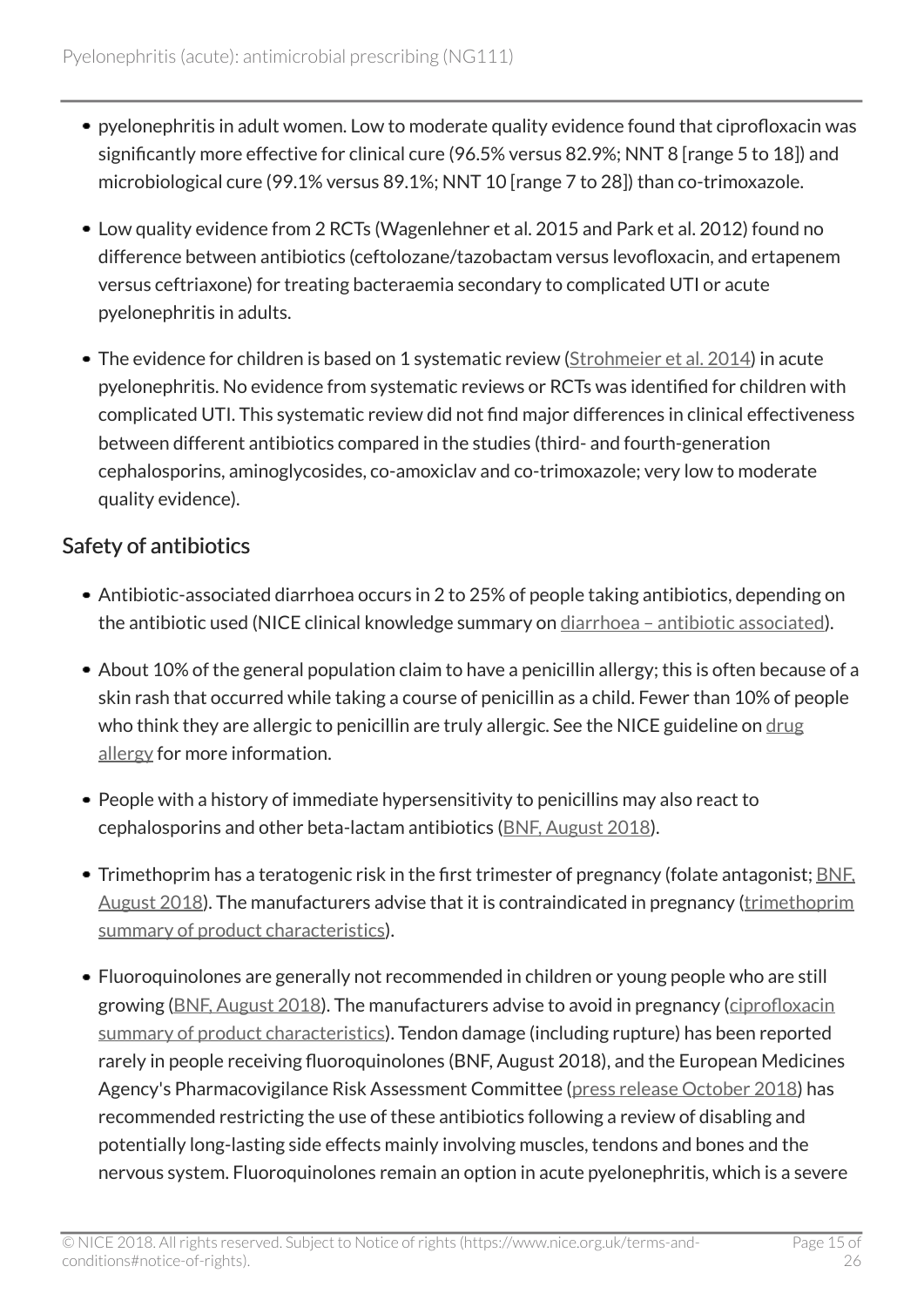- infection.
- Aminoglycoside doses are based on weight and renal function, and whenever possible treatment should not exceed 7 days ([BNF, August 2018](https://bnf.nice.org.uk/treatment-summary/aminoglycosides.html)).
- Overall there did not appear to be major differences in adverse effects between antibiotics based on the included studies, although these were not well reported (very low to low quality evidence).
- See the [summaries of product characteristics](https://www.medicines.org.uk/emc/) for information on contraindications, cautions and adverse effects of individual medicines.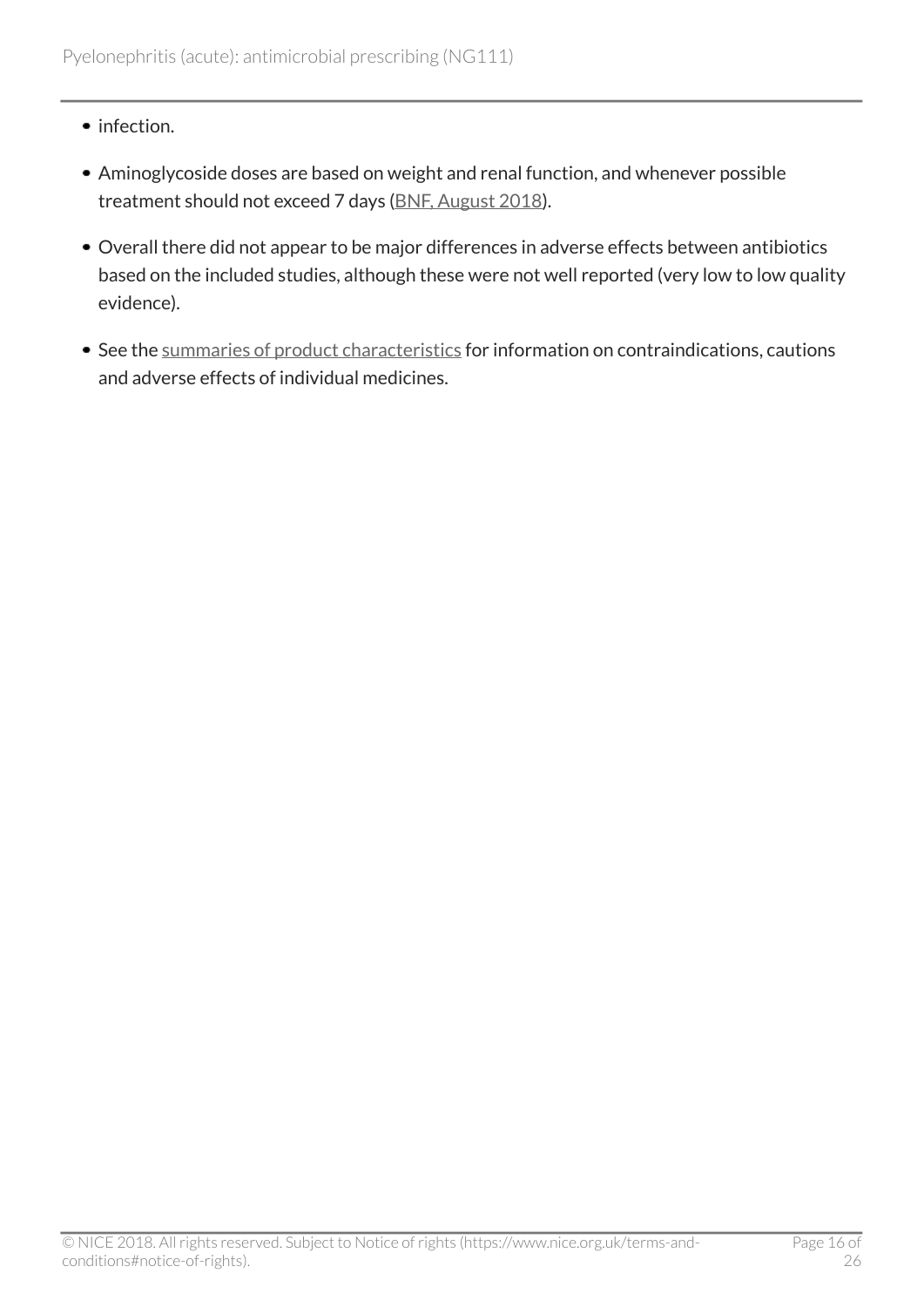#### Committee discussion on choice of antibiotic

- Based on evidence and experience, the committee agreed that acute pyelonephritis is a bacterial infection needing treatment with antibiotics that reach therapeutic concentrations in the kidney. Antibiotics that don't achieve adequate levels in renal tissue, such as nitrofurantoin, fosfomycin and pivmecillinam, are to be avoided.
- A urine sample should be sent for culture to confirm susceptibility of the bacteria and inform treatment choice.
- The committee reviewed the available evidence comparing different antibiotics in adults and children and agreed that it was limited by its setting (most studies in adults were undertaken in a hospital, and in children the setting of the studies was not reported). The studies included various different antibiotics, which may not reflect those chosen in UK practice. The committee discussed the evidence for a benefit of the intravenous thirdgeneration cephalosporins, ceftolozane/tazobactam or ceftazidime, over an intravenous fluoroquinolone, but this was mainly limited to a benefit for composite cure (which included clinical cure, microbiological eradication and microbiological cure) and the absolute benefits were small.
- The committee agreed, based on experience, that several oral and intravenous antibiotics should be available for people with acute pyelonephritis. This enables antibiotics to be selected based on the severity of illness, antibiotic susceptibilities from culture results when available, local resistance patterns, risk of resistant bacteria, the setting, and known patient factors (such as whether the person has a higher risk of developing complications). In line with antimicrobial stewardship, narrower-spectrum antibiotics should be used wherever possible.
- Nationally for England, resistance of *E. coli* (the main causative organism of acute pyelonephritis) in laboratory-processed urine specimens to the following antibiotics is:
	- cefalexin:  $9.9\%$  (varies by area from  $8.1$  to  $11.4\%$ )
	- ciprofloxacin: 10.6% (varies by area from 7.8 to 13.7%)
	- co-amoxiclav: 19.8% (varies by area from 10.8 to 30.7%)
	- trimethoprim:  $30.3\%$  (varies by area from 27.1 to 33.4%).
		- (Public Health England. Antimicrobial resistance quarterly surveillance: March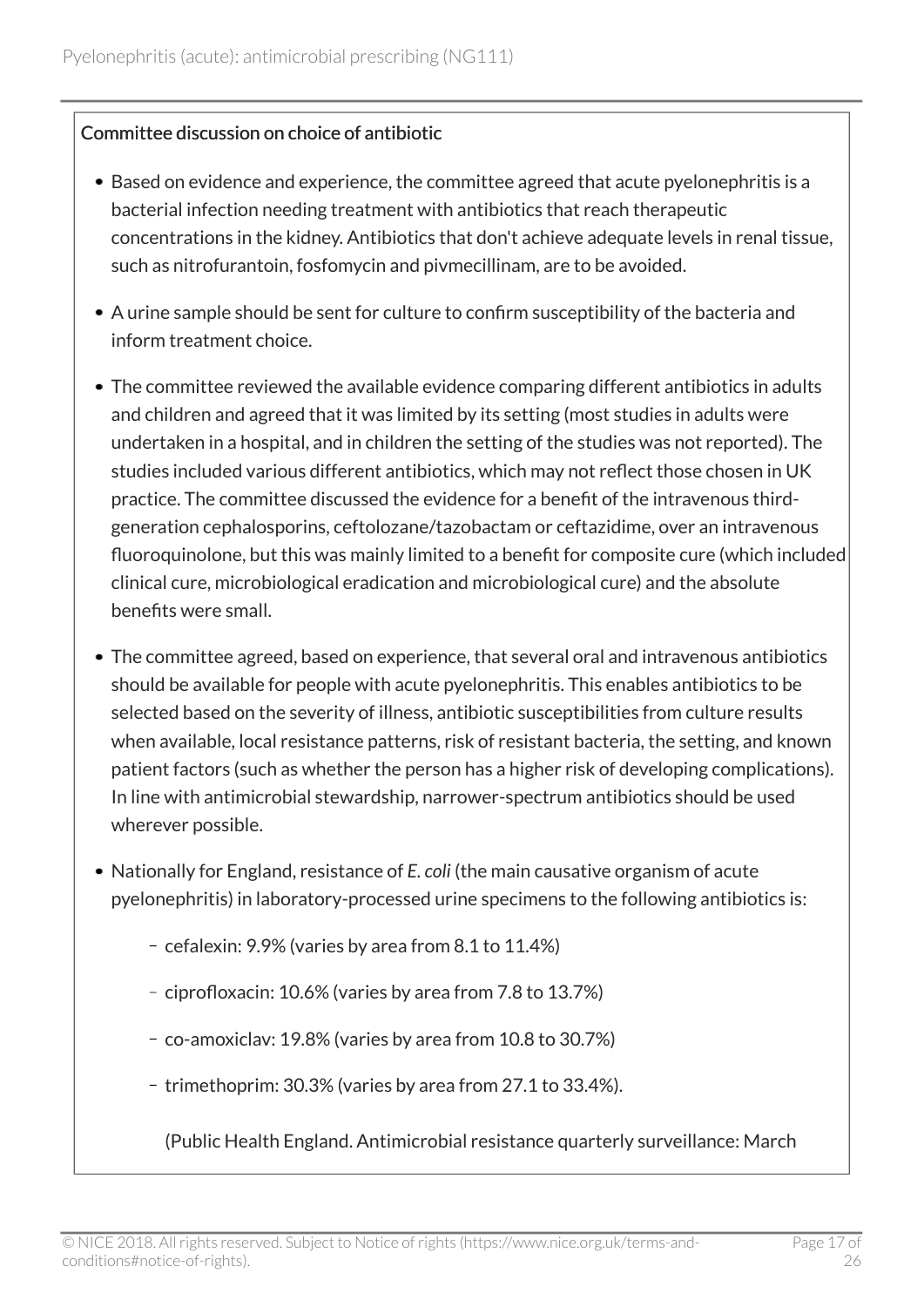# 2018)

- The committee also discussed that prescribers should be aware of their local antimicrobial prescribing data, because resistance rates do vary by area.
- The committee agreed that any recent previous urine culture and susceptibility results, and antibiotic prescribing, should be reviewed before choosing an antibiotic.
- Based on experience, the committee agreed that if the results of urine culture suggest the bacteria are resistant to the antibiotic given, people with acute pyelonephritis should be contacted and the antibiotic changed regardless of whether symptoms are improving or not. The committee agreed that acute pyelonephritis is a serious infection and antibiotics should be changed to ensure cure.

#### *Non-pregnant women and men with acute pyelonephritis*

- Based on evidence, their experience and resistance data, the committee agreed to recommend a choice of first-line oral antibiotics, at usual doses for acute pyelonephritis. These are:
	- cefalexin (a first-generation cephalosporin); based on its broad spectrum of activity and acceptable levels of resistance
	- co-amoxiclav (a penicillin with a beta-lactamase inhibitor); which is only suitable if culture results are available and bacteria are susceptible, because resistance rates are high
	- trimethoprim; which is only suitable if culture results are available and bacteria are susceptible, because resistance rates are high
	- ciprofloxacin (a fluoroquinolone); based on its broad spectrum of activity and acceptable levels of resistance (particularly for people who have had previous treatment with penicillins, or cannot tolerate or are allergic to penicillins).
- The committee noted that use of broad-spectrum antibiotics, such as later-generation cephalosporins, fluoroquinolones or co-amoxiclav, can create a selective advantage for bacteria resistant to these second-line broad-spectrum agents, allowing such strains to proliferate and spread. And, by disrupting normal flora, broad-spectrum antibiotics can leave people susceptible to harmful bacteria such as *Clostridium difficile* in community settings. However, these antibiotics are appropriate for the empirical treatment of acute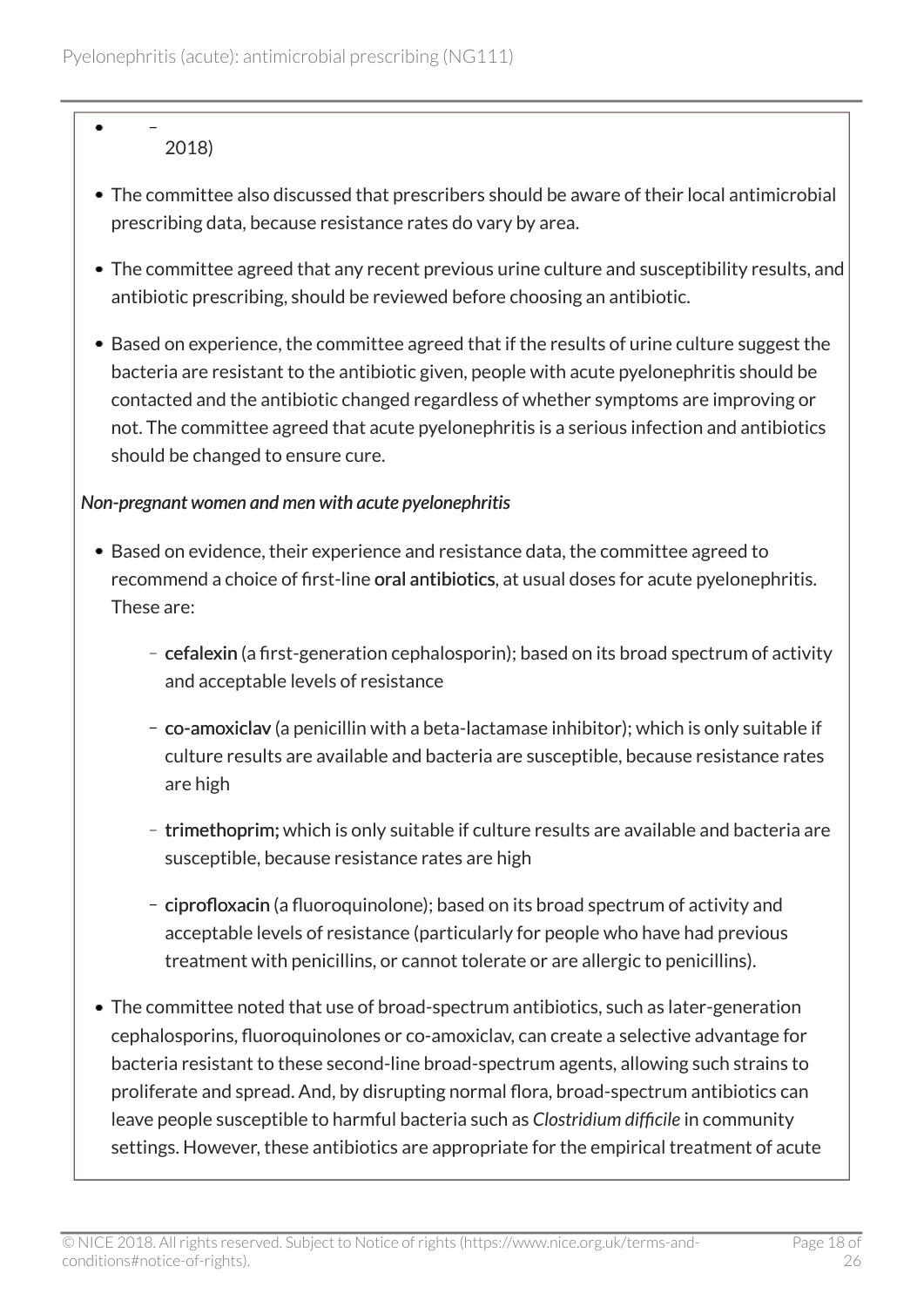- pyelonephritis, where coverage of more resistant strains of common bacterial pathogens is required.
- The committee was aware of the European Medicines Agency's Pharmacovigilance Risk Assessment Committee recommendation to restrict the use of fluoroquinolone antibiotics following a review of disabling and potentially long-lasting side effects mainly involving muscles, tendons and bones and the nervous system. However, they discussed that fluoroquinolone antibiotics are a valuable option for the treatment of acute pyelonephritis, which is a severe infection, and it is appropriate to reserve fluoroquinolone use for such conditions. Resistant gram-negative organisms are a particular concern in acute pyelonephritis, and the committee agreed that ciprofloxacin should remain a first-choice option to cover what can be a complex infection. The committee was keen to point out, however, that cefalexin, co-amoxiclav and trimethoprim are also first-choice options, and antibiotics should be chosen on an individual patient basis, taking fluoroquinolone safety concerns, as well as susceptibility and resistance, into account.
- Based on evidence, experience and resistance data, the committee agreed to recommend a choice of first-line intravenous antibiotics, at usual doses, for people with acute pyelonephritis who are unable to take oral antibiotics due to vomiting, or are more severely unwell. These are:
	- co-amoxiclav (only in combination or if culture results are available and bacteria are susceptible)
	- cefuroxime (a second-generation cephalosporin) or ceftriaxone (a third-generation cephalosporin)
	- ciprofloxacin (taking safety concerns into account)
	- gentamicin or amikacin (aminoglycosides); which may be appropriate for some people with acute pyelonephritis, particularly those with severe infection or sepsis, but that efforts should be made to identify the causal bacteria and use reviewed at 48 hours. Gentamicin is the preferred aminoglycoside in the UK, but shortages of certain antibiotics may result in the use of alternatives; for example, amikacin in place of gentamicin.
- The committee agreed, based on experience, that it may be necessary to combine antibiotics in the care of people with suspected sepsis. This should be done according to local policy or on the advice of a microbiologist, taking into account local antimicrobial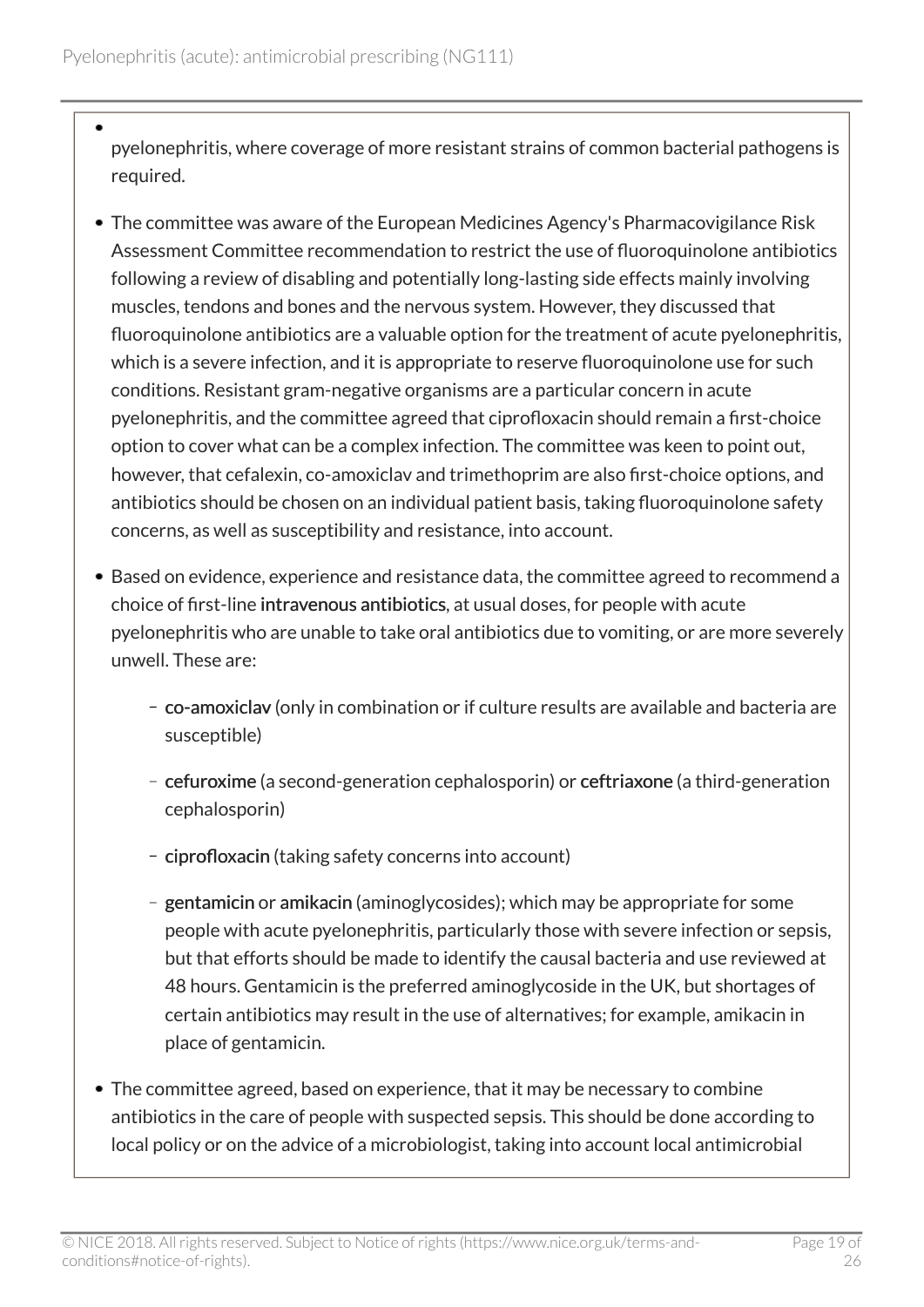### resistance data.

#### *Pregnant women with acute pyelonephritis*

- Based on experience and resistance data, the committee agreed to recommend cefalexin (a first-generation cephalosporin) as the first-choice oral antibiotic for pregnant women who don't require intravenous antibiotics, and cefuroxime (a second-generation cephalosporin) as the first-choice intravenous antibiotic.
- Ciprofloxacin and trimethoprim are not recommended because they should be avoided in pregnancy. Co-amoxiclav was not recommended because of high resistance levels nationally and the risks of treatment failure in pregnancy.
- The committee agreed, based on experience, that local microbiologists should be consulted for advice on second-choice antibiotics, or combining antibiotics if susceptibility or sepsis is a concern.

#### *Children and young people with acute pyelonephritis*

- The committee was aware that the NICE guideline on [urinary tract infection in under 16s](http://www.nice.org.uk/guidance/cg54) makes recommendations on diagnosing acute pyelonephritis and considering referral to a paediatric specialist.
- Based on evidence, their experience and resistance data, the committee agreed to recommend cefalexin or co-amoxiclav (only if culture results are available and bacteria are susceptible) at usual doses for acute pyelonephritis, as first-choice oral antibiotics.
- Based on evidence, experience and resistance data, the committee agreed to recommend a choice of first-line intravenous antibiotics, at usual doses, for children and young people who are unable to take oral antibiotics due to vomiting, or are more severely unwell. These are:
	- co-amoxiclav (only in combination or if culture results are available and bacteria are susceptible); which can be given intravenously
	- cefuroxime (a second-generation cephalosporin) or ceftriaxone (a third-generation cephalosporin); which would be suitable alternatives to co-amoxiclav
	- gentamicin or amikacin (aminoglycosides); which may be appropriate for some children and young people with acute pyelonephritis, particularly those with severe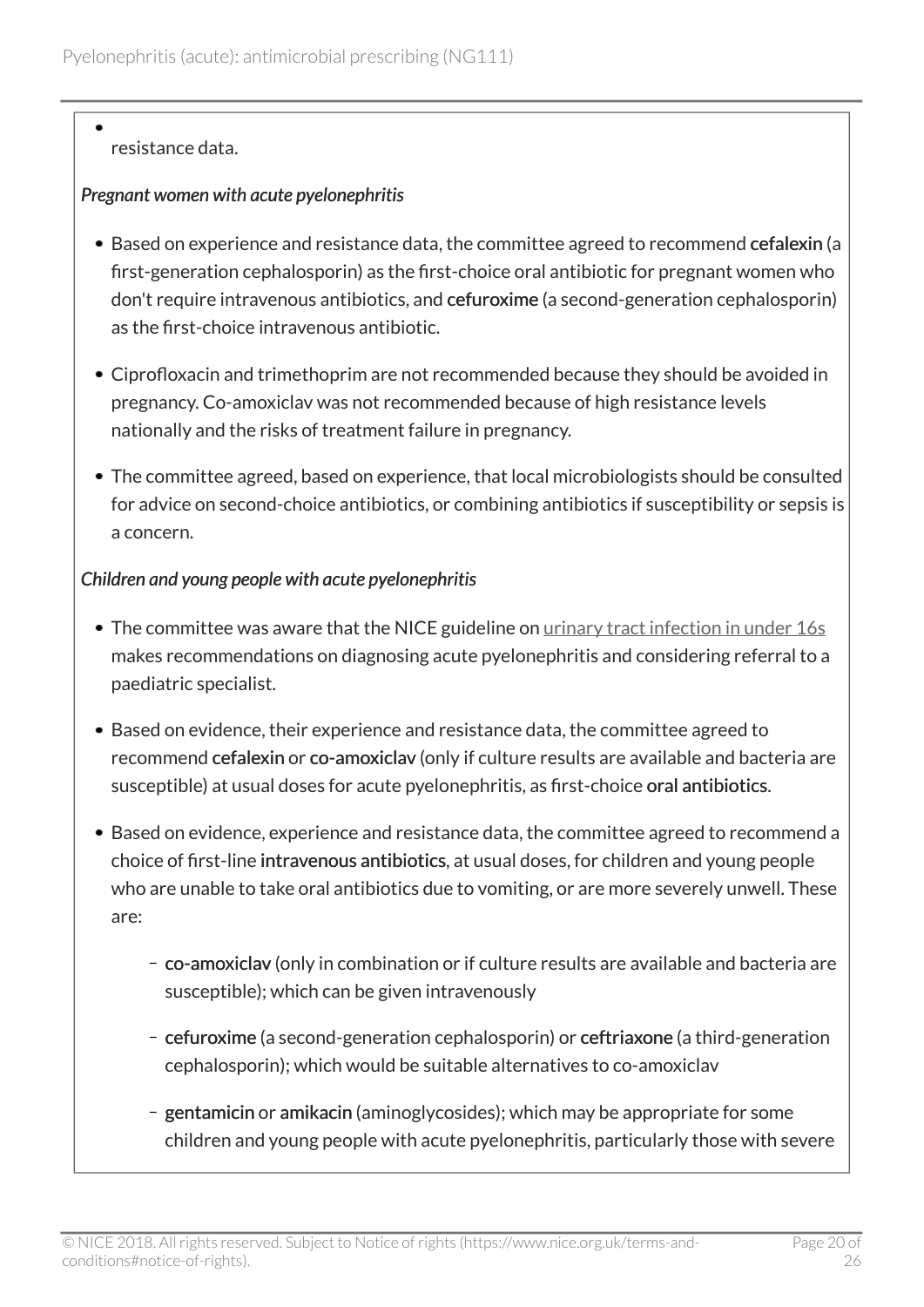- infection or sepsis, but that efforts should be made to identify the causal bacteria and use reviewed at 48 hours.
- The committee agreed, based on experience, that it may be necessary to combine antibiotics in the care of children and young people with suspected sepsis. This should be done according to local policy or on the advice of a microbiologist, taking into account local antimicrobial resistance data.

# <span id="page-20-0"></span>*Antibiotic course length*

- The evidence for antibiotic course length in the treatment of acute pyelonephritis in adults comes from 2 systematic reviews ([Eliakim-Raz et al. 2013](https://academic.oup.com/jac/article-lookup/doi/10.1093/jac/dkt177) and [Kyriakidou et al. 2008\)](http://www.sciencedirect.com/science/article/pii/S0149291808003287?via%3Dihub) and 1 RCT [\(Ren et al. 2017](https://www.ncbi.nlm.nih.gov/pmc/articles/PMC5321781/)). No significant differences were found for clinical, microbiological or safety and tolerability outcomes between short courses and longer courses of antibiotics (7 days or fewer compared with 10 days to 6 weeks in 1 systematic review, and 7 to 14 days compared with 14 to 42 days in the other systematic review [very low to moderate quality evidence]). There were no significant differences between a short course (5 days) of intravenous levofloxacin (750 mg once daily) and a longer course (7 to 14 days) of intravenous and then oral levofloxacin (500 mg once daily; moderate quality evidence).
- There were some significant differences in clinical effectiveness between different antibiotic course lengths in 1 systematic review in children with acute pyelonephritis ([Strohmeier et al.](http://onlinelibrary.wiley.com/doi/10.1002/14651858.CD003772.pub4/abstract) [2014](http://onlinelibrary.wiley.com/doi/10.1002/14651858.CD003772.pub4/abstract)). However, this was limited to 1 RCT comparing 10 days of oral sulfafurazole with 42 days (moderate quality evidence), with other studies in the review finding no differences in outcomes (very low quality evidence). Safety and tolerability outcomes were not reported.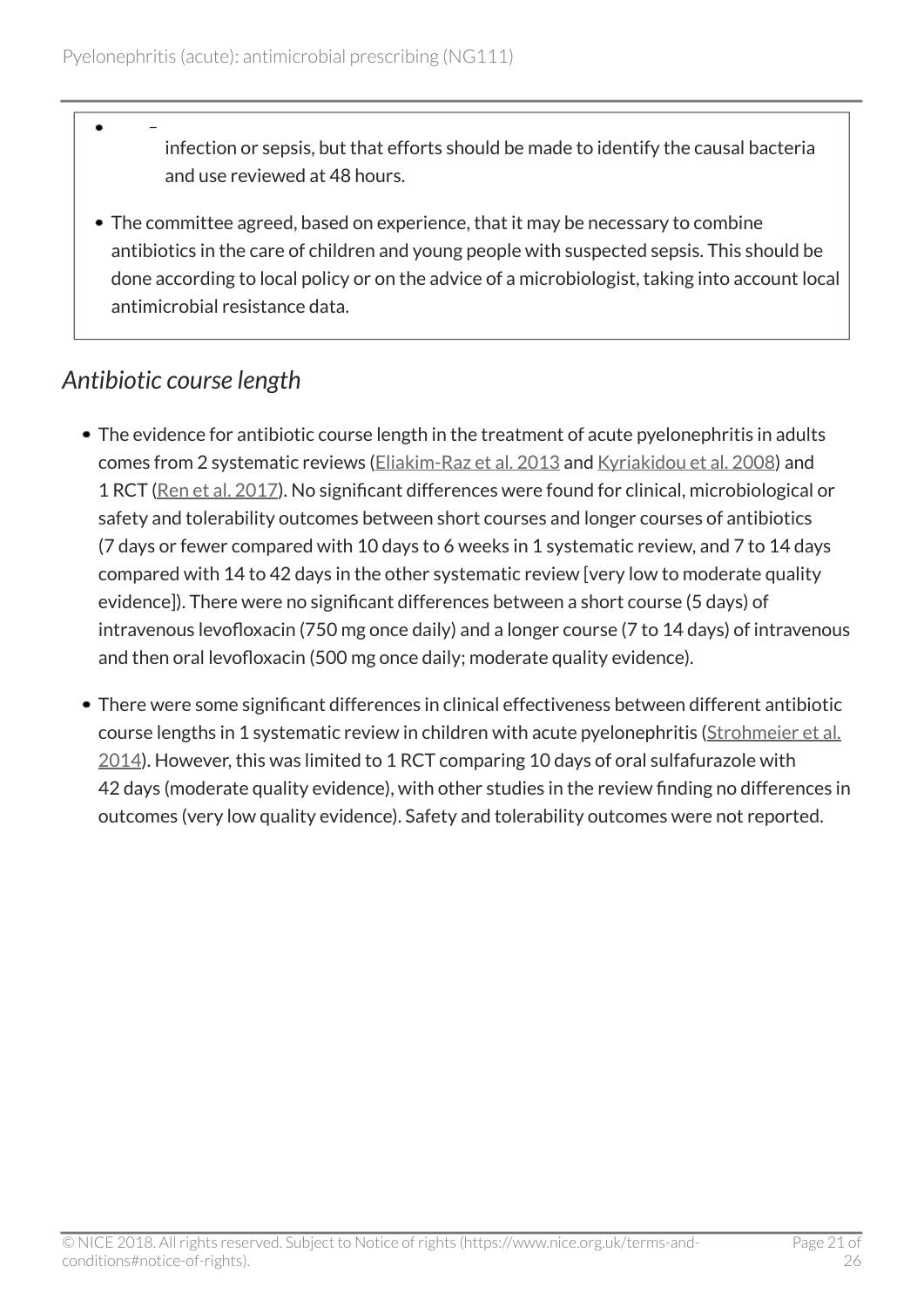#### Committee discussions on antibiotic course length

- The committee agreed that the shortest course that is likely to be effective should be prescribed to reduce the risk of antimicrobial resistance and minimise the risk of adverse effects.
- Based on evidence, the committee agreed that a short course of antibiotics was generally as effective as a long course of antibiotics for acute pyelonephritis, but the definition of short and long course differed depending on the clinical trial definition and the antibiotic used.
- In line with the NICE guideline on [antimicrobial stewardship](http://www.nice.org.uk/guidance/ng15) and Public Health England's [Start smart – then focus,](https://www.gov.uk/government/publications/antimicrobial-stewardship-start-smart-then-focus) the committee agreed that the use of intravenous antibiotics should be reviewed by 48 hours (taking into account the person's response to treatment and susceptibility results from urine culture) and switched to oral treatment where possible.

#### *Non-pregnant women and men with acute pyelonephritis*

- Based on evidence, experience and resistance data, the committee agreed that, for oral treatment, a 7-day course of ciprofloxacin was sufficient to treat acute pyelonephritis in non-pregnant women and men. However, because there was no evidence for 7-day courses of cefalexin or co-amoxiclax, a range of 7 to 10 days was recommended for these antibiotics. For trimethoprim, a 14-day course was recommended because there was no evidence for course lengths shorter than 14 days.
- For intravenous treatment, antibiotics should be reviewed by 48 hours and stepped down to oral antibiotics where possible, for a total of 7 days.

#### *Pregnant women with acute pyelonephritis*

Based on evidence, experience and resistance data, the committee agreed that, for oral treatment, a 7- to 10-day course of cefalexin was required to treat acute pyelonephritis in pregnant women. For intravenous treatment, antibiotics should be reviewed by 48 hours and stepped down to oral antibiotics where possible, for a total of 7 days.

#### *Children and young people with acute pyelonephritis*

Based on evidence, experience and resistance data, the committee agreed that a 7- to 10-day course of oral antibiotics was required to treat acute pyelonephritis in children and young people. For intravenous treatment, antibiotics should be reviewed by 48 hours and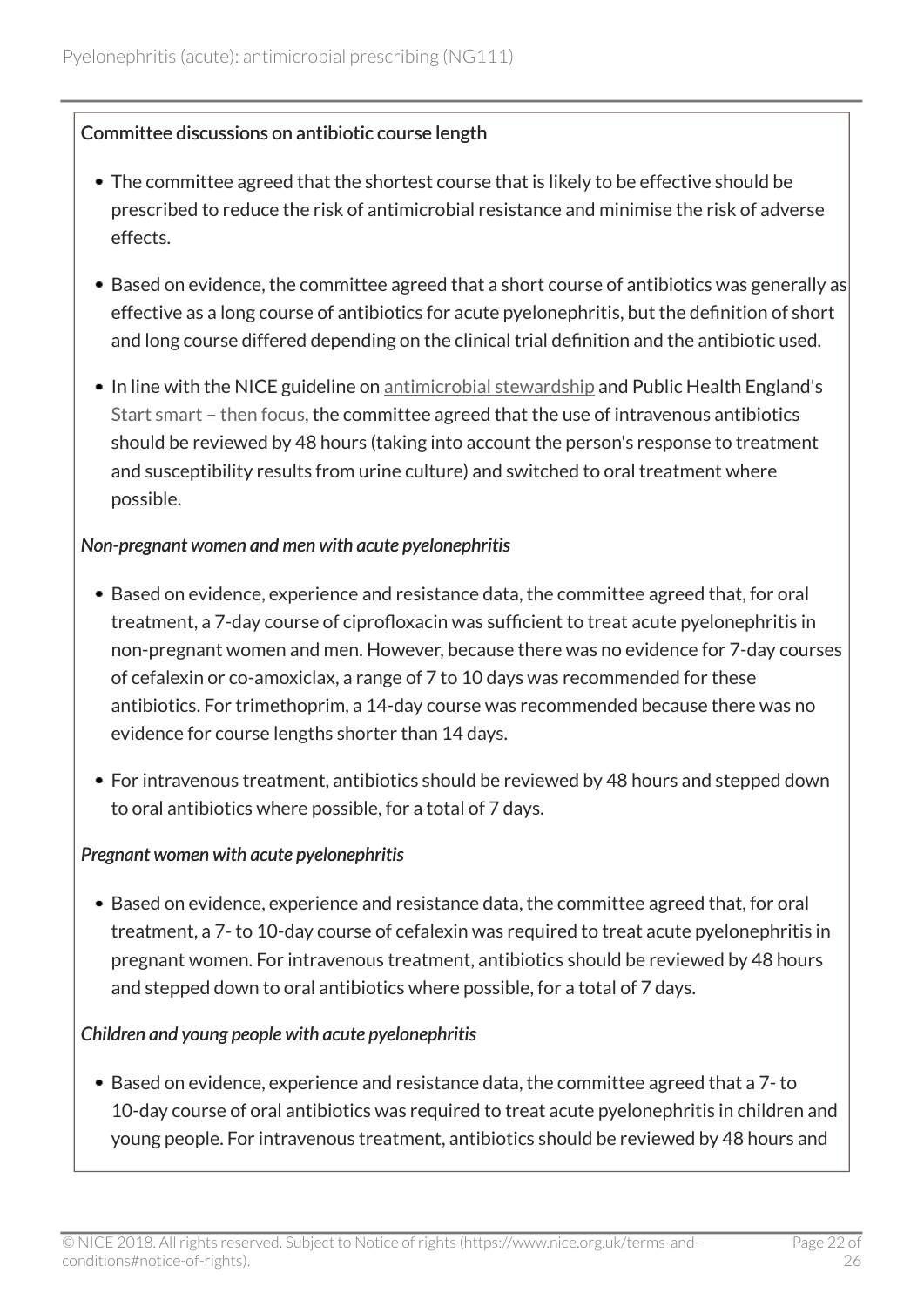stepped down to oral antibiotics where possible, for a total of 10 days.

# <span id="page-22-0"></span>*Antibiotic dose frequency*

- No systematic reviews or RCTs that compared the frequency of antibiotic dosing in adults were identified that met the inclusion criteria.
- Evidence from 1 systematic review in children with acute pyelonephritis (Strohmeier et al. 2014) found no significant difference in the clinical effectiveness of aminoglycosides with once-daily administration compared with 8-hourly administration (moderate quality evidence). There were no significant differences in the number of children with hearing impairment or kidney dysfunction (very low quality evidence).

# <span id="page-22-1"></span>*Antibiotic route of administration*

- The evidence for route of antibiotic administration in acute pyelonephritis is based on 1 systematic review of 15 RCTs in adults and children [\(Pohl 2007\)](http://onlinelibrary.wiley.com/doi/10.1002/14651858.CD003237.pub2/abstract;jsessionid=58EB9FE203780352DB8FB9B15B4531A0.f04t04). This review addressed different modes of administration of antibiotics, which cover:
	- sequential intravenous then oral treatment compared with intravenous or intramuscular treatment
	- sequential intravenous then oral treatment compared with oral treatment
	- oral treatment compared with intravenous or intramuscular treatment
	- single-dose intravenous or intramuscular treatment then oral treatment compared with sequential intravenous then oral treatment.
- Overall, this review found that oral antibiotics were as effective as other routes of administration in treating symptomatic severe UTI (including pyelonephritis) in both adults and children. Intravenous or intramuscular antibiotics were significantly better for bacteriological cure than oral antibiotics at the end of treatment, but this is based on 1 small RCT (NNT 4 [range 3 to 15]; low quality evidence).
- There were no significant differences in adverse effects between different routes of administration of antibiotics (very low quality evidence).
- Further evidence is available from 1 systematic review in children with acute pyelonephritis (Strohmeier et al. 2014), which compared different routes of administration, which cover: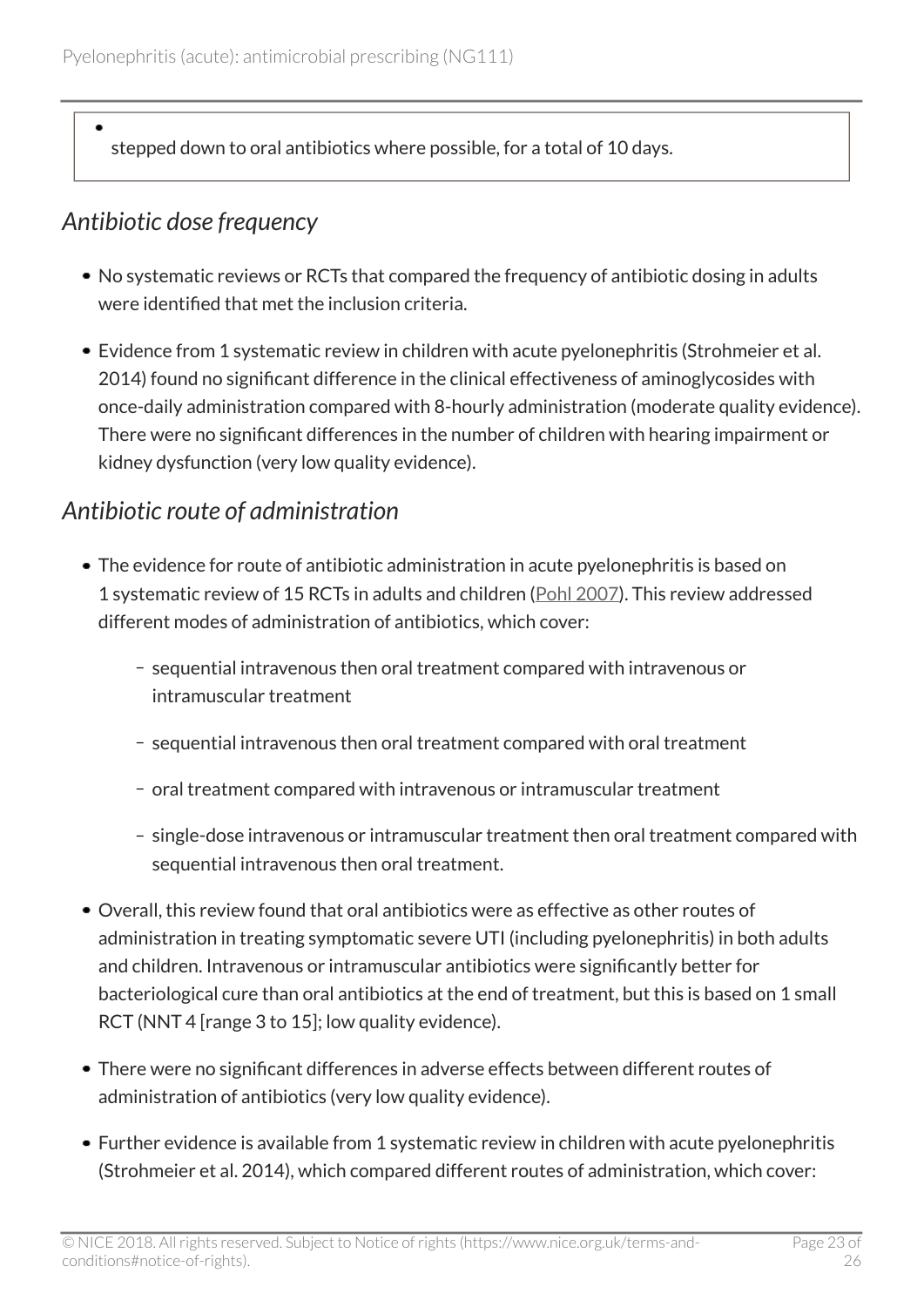- oral treatment compared with sequential intravenous then oral treatment
	- sequential intravenous then oral treatment (short course of 3 to 4 days) compared with intravenous treatment (longer course of 7 to 14 days)
	- single-dose intramuscular then oral treatment compared with oral treatment
	- oral treatment compared with rectal treatment.
- Overall, this review found no significant differences in the clinical effectiveness of oral antibiotics (cephalosporins or co-amoxiclav) in children with acute pyelonephritis compared with other routes of administration (very low to moderate quality evidence).
- Safety and tolerability outcomes were poorly reported in the RCTs included in Strohmeier et al. (2014), but there did not appear to be any significant differences between different routes of administration of antibiotics (very low quality evidence).

#### Committee discussions on antibiotic route of administration

- Based on evidence, the committee agreed that, overall, oral antibiotics were as effective as other routes of administration for treating acute pyelonephritis in adults and children.
- The committee agreed, based on evidence and experience, that oral antibiotics should be given first line when people can take oral medicines and the severity of their condition does not require intravenous antibiotics.
- The committee agreed, based on evidence and experience, that intravenous antibiotics can be used for people who are unable to take oral antibiotics due to vomiting, or are more severely unwell, in line with Public Health England's [Start smart – then focus](https://www.gov.uk/government/publications/antimicrobial-stewardship-start-smart-then-focus).

See the [full evidence review](https://www.nice.org.uk/guidance/NG111/evidence) for more information.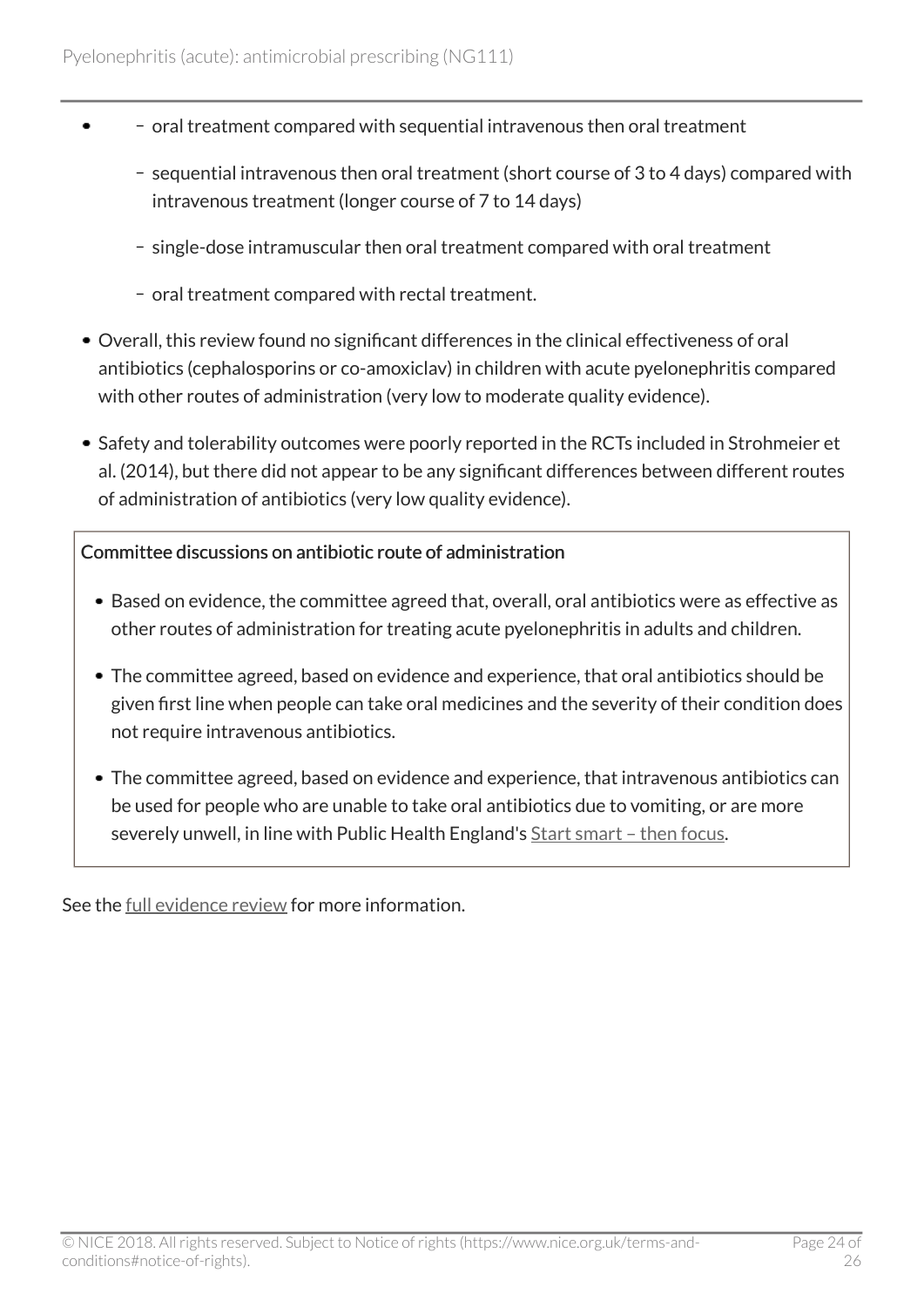# <span id="page-24-0"></span>Other considerations

# <span id="page-24-1"></span>*Medicines adherence*

Medicines adherence may be a problem for some people with medicines that require frequent dosing (for example, some antibiotics) or longer treatment duration (see the NICE guideline on [medicines adherence\)](http://www.nice.org.uk/guidance/cg76).

# <span id="page-24-2"></span>*Resource implications*

- One small randomised controlled trial (RCT; [Moramezi et al. 2008](https://www.pjms.com.pk/issues/octdec208/article/article18.html)) in pregnant women with acute pyelonephritis found no significant difference in length of hospital stay in women taking a cephalosporin compared with ampicillin plus gentamicin (p=0.22; very low quality evidence).
- One RCT ([Talan et al. 2000\)](http://jamanetwork.com/journals/jama/fullarticle/192526), which compared ciprofloxacin with co-trimoxazole in adult women with acute pyelonephritis, found that resource use (hospital stay, visits and telephone contacts, laboratory tests and prescription costs) was higher in the co-trimoxazole group (no analysis reported). The only exception was for radiological procedures, which was slightly higher in the ciprofloxacin group (no analysis reported). One systematic review (*[Eliakim-Raz et](https://academic.oup.com/jac/article-lookup/doi/10.1093/jac/dkt177)* [al. 2013](https://academic.oup.com/jac/article-lookup/doi/10.1093/jac/dkt177)), which compared antibiotic course lengths in adults with acute pyelonephritis and included the Talan et al. (2000) study, noted a shorter duration of hospital stay with a short course of antibiotics (7 days or fewer) compared with a longer course (10 days to 6 weeks).
- One RCT in the systematic review by [Strohmeier et al. \(2014\)](http://onlinelibrary.wiley.com/doi/10.1002/14651858.CD003772.pub4/abstract) in children with acute pyelonephritis found that giving sequential intravenous then oral antibiotics reduced the duration of hospital stay compared with a longer duration of intravenous antibiotics (4.9 days compared with 9.8 days).
- Recommended antibiotics are available as generic formulations, see  $Drug$  Tariff for costs.

ISBN: 978-1-4731-3124-8